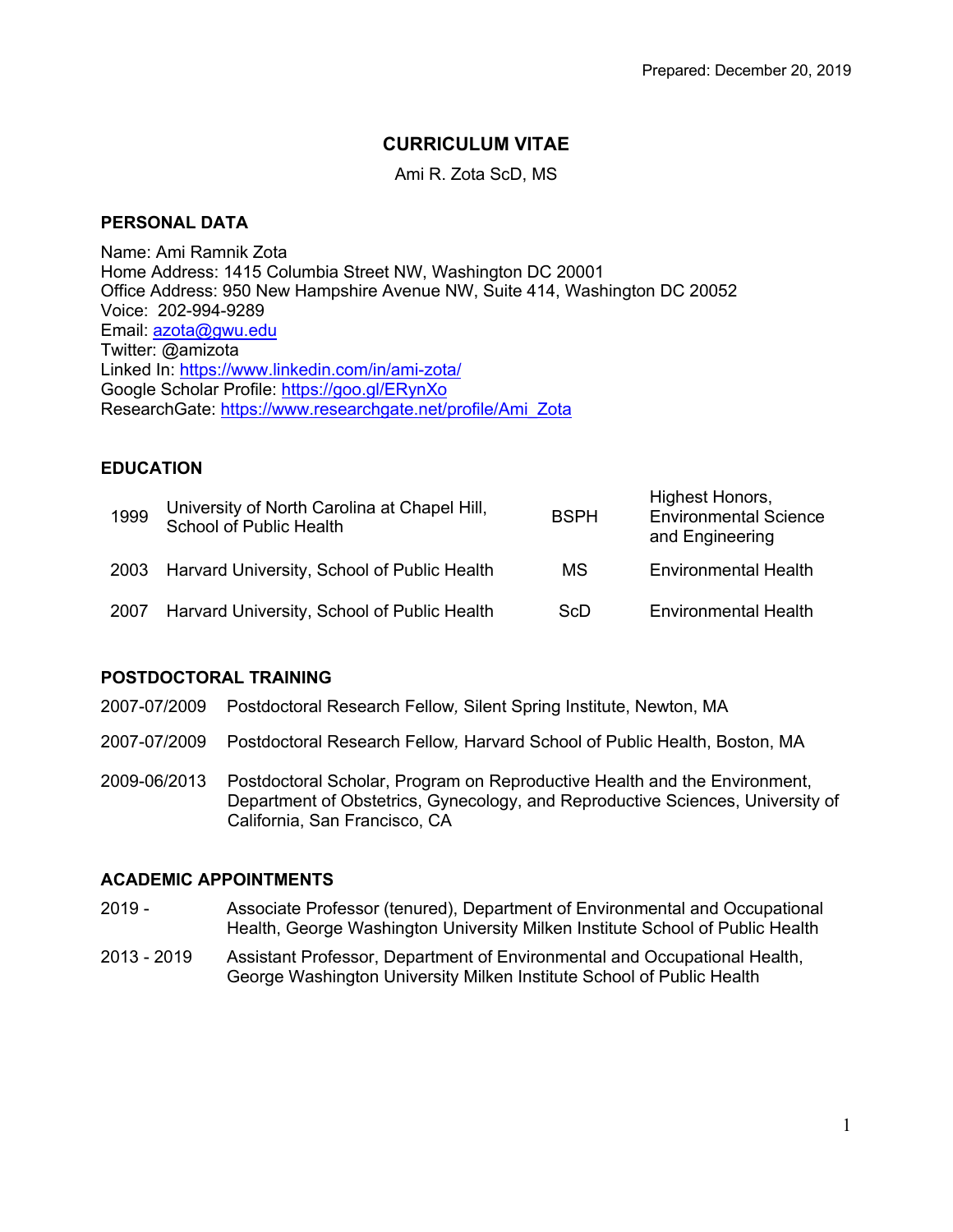## **UNIVERSITY AFFILIATIONS**

| $2019 -$ | Institute for Intersectionality Equity Research and Policy                   |
|----------|------------------------------------------------------------------------------|
| $2017 -$ | Cancer Center, George Washington University                                  |
| $2015 -$ | Jacobs Institute of Women's Health, Milken Institute School of Public Health |

# **AREAS OF SPECIALIZATION**

Environmental chemical exposure assessment, Reproductive and perinatal epidemiogy, Environmental health disparities, Molecular Epidemiology, Environmental justice

# **HONORS AND AWARDS**

| 2019       | Extramural Paper of the Month, National Institute of Environmental Health Sciences<br>(NIEHS) Environmental Factor Newsletter                       |
|------------|-----------------------------------------------------------------------------------------------------------------------------------------------------|
| 2017       | Collaborative on Health and the Environment award: Pioneer under 40 in<br><b>Environmental Public Health</b>                                        |
| 2017       | Article of the Year, Journal of Exposure Science and Environmental Epidemiology                                                                     |
| 2016       | Article featured in <i>Environmental Health Perspectives</i> Science Selections                                                                     |
| 2016       | Early Career Reviewer, National Institutes of Health                                                                                                |
| 2012       | Article of the Year, American Journal of Public Health                                                                                              |
| 2011-2013  | UCSF Clinical & Translational Science Institute K Scholar Program Fellow                                                                            |
| 2010-2011  | Science Communication Fellow, Environmental Health News                                                                                             |
| 2006, 2008 | Special Commendation, Rebecca James Baker Memorial Prize, International<br>Society for Environmental Epidemiology                                   |
| 2006       | Student Poster Award, International Conference of the International Societies for<br>Environmental Epidemiology and Exposure Science, Paris, France |
| 2005-2006  | National Fellow, Environmental Leadership Program                                                                                                   |
| 2004       | Student Poster Award, Conference of the International Society of Exposure Science<br>(Formerly ISEA), Philadelphia, PA                              |
| 2003-2006  | Predoctoral Research Fellowship, Superfund Basic Research Program                                                                                   |
| 2002-2003  | Boston Schweitzer Fellow, the Albert Schweitzer Fellowship, Boston, MA                                                                              |
| 2001-2003  | Hazardous Substance Academic Training Tuition Scholarship, National Institute of<br>Occupational Safety and Health                                  |
| 1999       | Highest Honors in Environmental Science and Engineering, UNC-Chapel Hill                                                                            |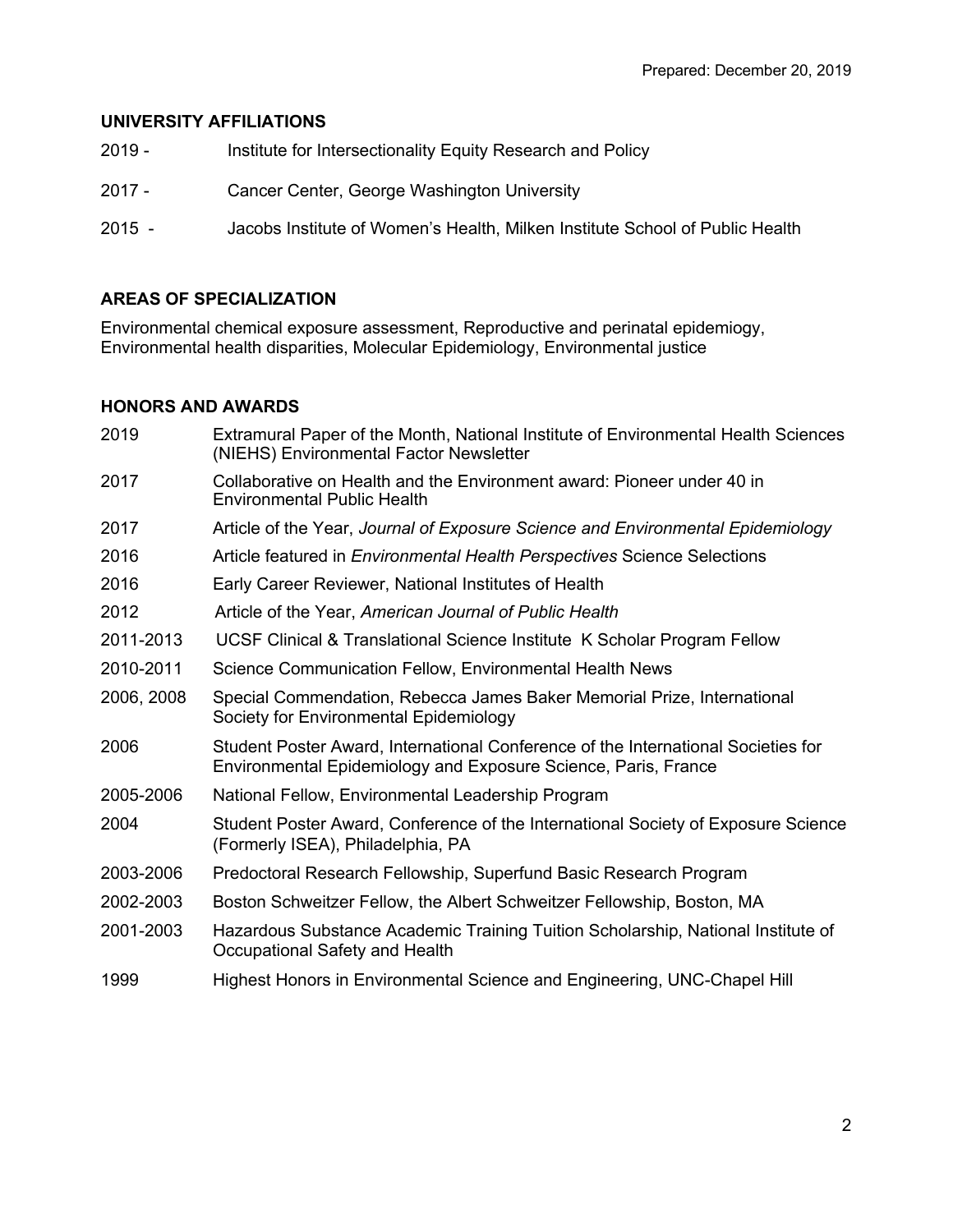# **RESEARCH AND CREATIVE ACTIVITY**

## **RESEARCH GRANTS AWARDED**

- 1. Title of grant: "Using EV-microRNAs to identify a non-invasive biomarker of uterine fibroids outcomes" Dates: 4/2019 – 3/2021 Sponsoring organization: NICHD R21 Direct Costs: \$275,000 (\$137,500/year) Role: Principal Investigator, 17% FTE Objective: To identify EV-miRNAs of fibroid origin and determine whether they can be used as early predictors of fibroid growth
- 2. Title of grant: "Impact of housing assistance on residential environmental exposures" Dates: 10/2019 – 9/2022 Sponsoring organization: U.S. Department of Housing and Urban Development Direct Costs: \$585,662 (\$195,220/year) Role: Principal Investigator Objective: To examine the relationship between housing assistance and residential environmental exposures, using an innovative data linkage between National Health and Nutrition Examination Survey and U.S. Department of Housing and Urban Development `
- 3. Title of grant: "Taking stock: Product use and exposure disparities among Black and Latina women in Los Angeles" Dates: 8/2018 – 7/2021 Sponsoring organization: California Breast Cancer Research Program Direct Costs: \$350,000 (\$117,000/year) Role: Co-Investigator (PIs: Bhavna Shamasunder/Jan Flint), 6% FTE Objective: To identify links between consumer product use and racial/ethnic disparities in breast cancer through community-based surveys and chemical product testing
- 4. Title of grant: "Using EV-microRNAs to identify a non-invasive biomarker of uterine fibroid growth" Dates: 4/2018 – 3/2020 Sponsoring organization: GW Milken School of Public Health Direct Costs: \$25,000 Role: Principal Investigator, 10% FTE Objective: To collect pilot data on in vivo fibroid growth and associations with EV-miRNAs
- 5. Title of grant: "Improving public health through advancements in science, policy, and clinical practice" Dates: 6/2019- 5/2020 Sponsoring organization: Marisla Foundation Direct Costs: \$25,000 Role: Principal Investigator Objective: To advance environmental public health research, communication, and training
- 5. Title of grant: "Using ToxCast data to assess food additive safety" Dates: 12/2019- 11/2020 Sponsoring organization: Forsythia Foundation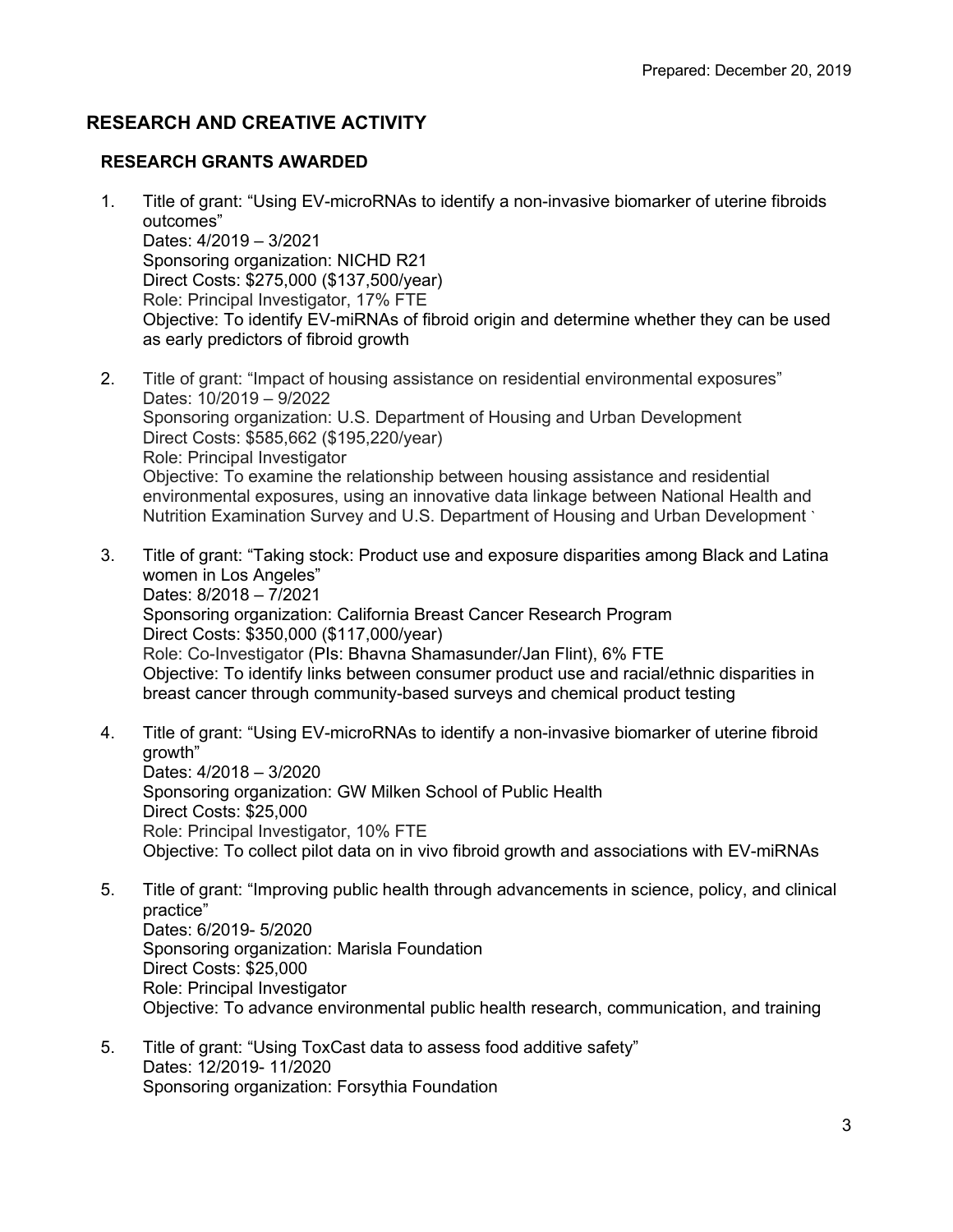Direct Costs: \$30,000 Role: Principal Investigator Objective: To conduct the first independent analysis of ToxCast data for food additives

## **RESEARCH GRANTS CONCLUDED**

- 1. Title of grant: "Role of endocrine-disrupting chemicals and social stress on perinatal outcomes" Dates: 6/2011 – 8/2017 Sponsoring organization: NIEHS K99ES019881/R00ES019881 Direct Costs: \$927,000 Role: Principal Investigator, 50% FTE Objective: Career development award to help launch an independent research program in reproductive and environmental epidemiology of endocrine-disrupting chemicals that includes integration of social factors and biologic pathways.
- 2. Title of grant: "Using EV-microRNAs to identify a non-invasive biomarker of uterine fibroids" Dates: 6/2018 – 5/2019 Sponsoring organization: Clinical and Translational Science Institute at Children's National Direct Costs: \$50,000 Role: Principal Investigator Objective: To identify EV-miRNAs of fibroid origin and determine if they can be used to differentiate between two common clinical phenotypes
- 3. Title of grant: "Toxic-free healthy food systems summit" Dates: 12/2017 – 3/2019 Sponsoring organization: Forsythia Foundation Direct Costs: \$50,000 Role: Principal Investigator, 20% FTE Objective: To plan a summit with thought leaders, scientists, policy-makers, and entrepeneurs to identify data gaps and opportunities for action to remove toxic chemicals from food systems
- 4. Title of grant: "Developing evidence-based strategies for toxic-free healthy food systems" Dates: 6/2016 – 1/2019 Sponsoring organization: Passport Foundation Direct Costs: \$230,000 Role: Principal Investigator, 15% FTE Objective: To communicate emerging scientific evidence to the public, and identify major sources of phthalates in the food industry and subpopulations who may be at high risk.
- 5. Title of grant: "Effect of a weight loss and phthalate exposure reduction intervention trial on body composition" Dates: 1/2017 – 12/2018 Sponsoring organization: GW Milken School of Public Health Redstone Center Direct Costs: \$50,000 Role: Co-Investigator (PI: Kim Robien) Objective: To conduct a phthalate elimination study by targeting dietary and personal care product sources.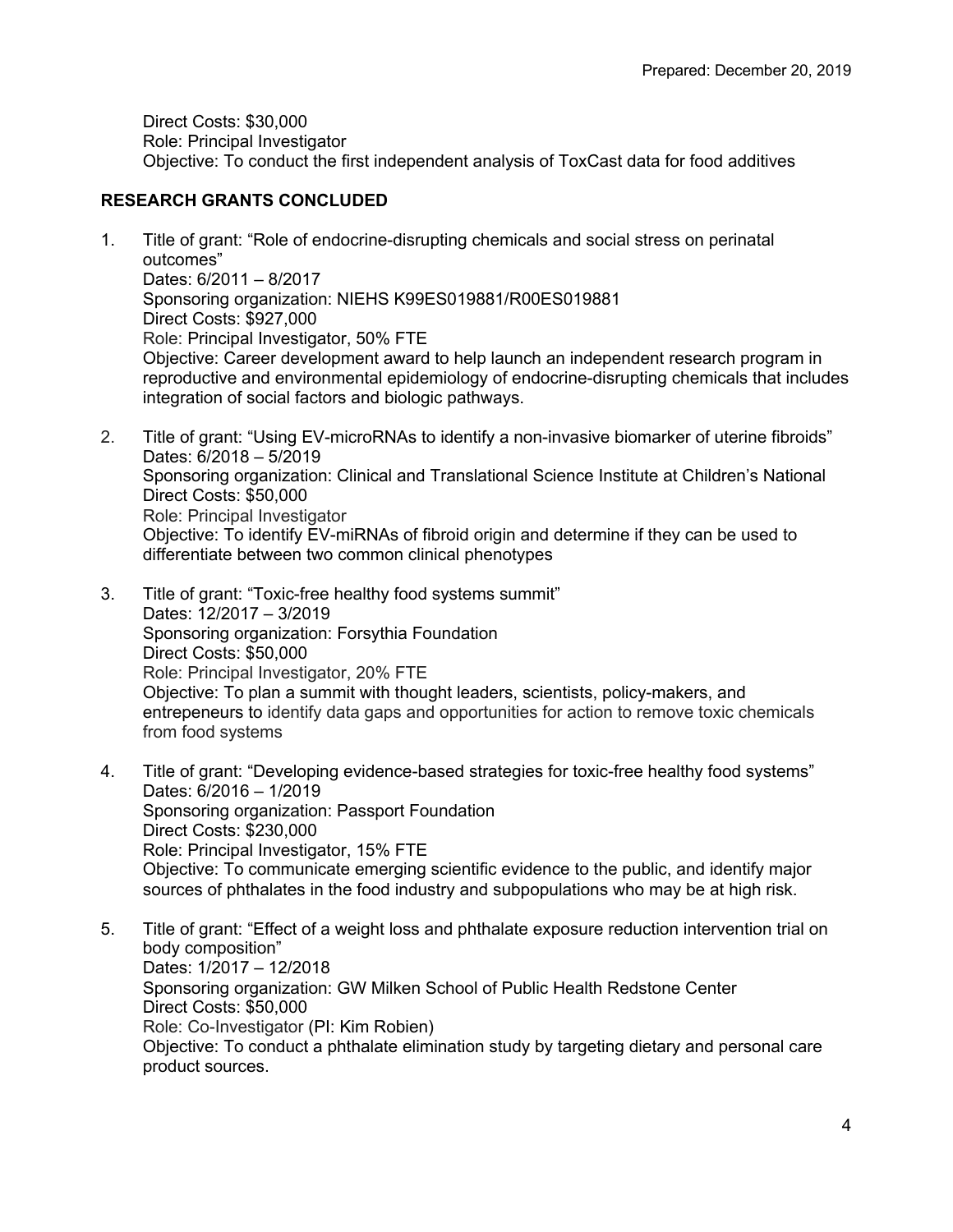- 6. Title of grant: "Endocrine-disrupting chemicals, uterine fibroid growth, and novel epigenetic pathways" Dates: 6/2016 – 12/2017 Sponsoring organization: GW Office of the Vice President for Resarch, Cross-Disciplinary Research Fund Direct Costs: \$45,000 Role: Principal Investigator Objective: To examine whether phthalate and phenol exposures affect fibroid growth, in part through changes in miRNA-induced mRNA expression
- 7. Title of grant: "Environmental genomics of uterine leiomyomas (fibroids)" Dates: 3/2016 – 3/2017 Sponsoring organization: GW Cancer Center Direct Costs: \$15,000 Role: Principal Investigator Objective: To examine whether phthalate and phenol exposures affect fibroid growth, in part through changes in miRNA-induced mRNA expression
- 8. Title of grant: "Consumer product chemicals in indoor dust: a meta-analysis" Dates: 1/2015 – 6/2016 Sponsoring organization: Natural Resources Defense Council Direct Costs: \$50,000 Role: Co-Principal Investigator (Other Co-PI: Veena Singla), 6% FTE Objective: To conduct a systematic review and quantitative meta-analysis of consumer product chemicals in household dust
- 9. Title of grant: "Environmental genomics of uterine leiomyomas (fibroids)" Dates: 8/2014 – 12/2015 Sponsoring organization: GW Milken School of Public Health Springboard Grant Program Direct Costs: \$50,000 Role: Principal Investigator Objective: To examine environmental and epigenetic determinants of uterine fibroid severity
- 10. Title of grant: "New frontiers in expanding our understanding of chemicals in pregnant women" Dates: 8/2011 – 7/2013 Sponsoring organization: Passport Foundation, Science Innovation Fund Direct Costs: \$50,000 Role: Co-Investigator (PI: Tracey Woodruff), 25% FTE Objective: To develop non-targeted analytical methods for chemical exposure assessment
- 11. Title of grant: "Cumulative impacts of PBDEs and PCBs on thyroid disruption during pregnancy" Dates: 8/2009 – 7/2010 Sponsoring organization: Passport Foundation, Science Innovation Fund, 50% FTE Direct Costs: \$50,000 Role: Co-Principal Investigator (Other Co-PI: Tracey Woodruff) Objective: To examine effects of PBDE and PCB exposure on thyroid hormone disruption in pregnant women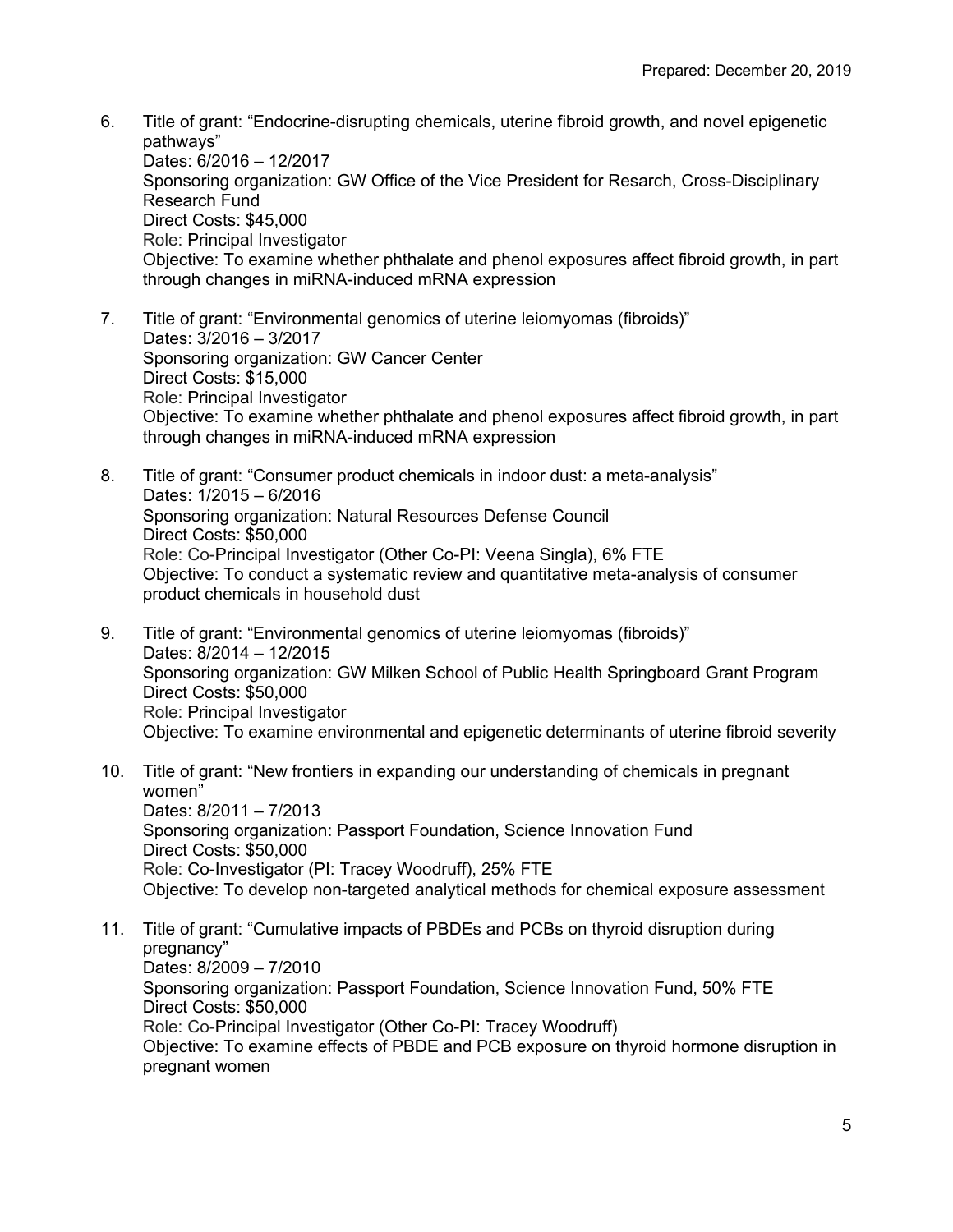12. Title of grant: "Assessing cumulative burdens of chemical exposure among US pregnant women" Dates: 8/2009 – 7/2010 Sponsoring organization: Passport Foundation, Science Innovation Fund Direct Costs: \$50,000 Role: Co-Principal Investigator (Other Co-PI: Tracey Woodruff), 25% FTE Objective: To develop novel methods for cumulative chemical exposure assessment in pregnant women

# **PENDING GRANTS**

- 1. Title of grant: Per- and Polyfluoroalkyl substances mixtures and maternal cardiovascular disease risk across the reproductive life course Dates: 12/2019 – 11/2024 Sponsoring organization: NIEHS R01 (Initial Submission) Direct Costs: \$2,500,000 Role Co-Principal Investigator (Co-PI: Tamarra James-Todd) Objective: To determine whether changes in legacy PFASs and exposure to replacement PFASs alter CVD risk in women across their reproductive lives. Status: 25<sup>th</sup> percentile score (Resubmission planned for November 2019)
- 2. Title of grant: Effects of maternal perchlorate exposure during pregnancy and lactation on offspring thyroid function and neurodevelopment Dates: 12/2019 – 11/2024 Sponsoring organization: NIEHS R01 Direct Costs: \$2,155,942 Role Co-Investigator (PI: Angela Leung) Objective: To evaluate the effects of maternal perchlorate exposure during pregnancy and lactation on offspring thyroid function and neurodevelopment Status: 24<sup>th</sup> percentile score (Awaiting council decision; PI is an early stage investigator)

# **PEER-REVIEWED PUBLICATIONS**

(\*Student is a first author  $^8$ Zota is corresponding author)

- 1. **Zota A.** &, Adamkiewicz G., Levy J.I., and Spengler J.D*.* Ventilation in public housing: implications for indoor nitrogen dioxide concentrations. *Indoor Air* 2005*,* 15: 393-401. doi: 10.1111/j.1600-0668.2005.00375.x.
- 2. **Zota A.R.** &, Rudel R.A., Morello-Frosch R.A., Brody J.G. Elevated house dust and serum concentrations of PBDEs in California: unintended consequences of furniture flammability standards? *Environmental Science and Technology* 2008, 42: 8158-8164. doi: 10.1021/es801792z.
- 3. **Zota A.R.** &, Ettinger A.S., Amarasiriwardena C., Bouchard M., Schwartz J., Hu H., Wright R.O. Association between maternal manganese exposure and infant birth weight. *Epidemiology* 2009, 20: 367-373. doi: 10.1097/EDE.0b013e31819b93c0. PMCID: PMC3113478.
- 4. Ettinger A.S., **Zota A.R.**, Amarasiriwardena C.J., Hopkins M.R., Schwartz J., Hu H., Wright R.O. Maternal arsenic exposure and impaired glucose tolerance during pregnancy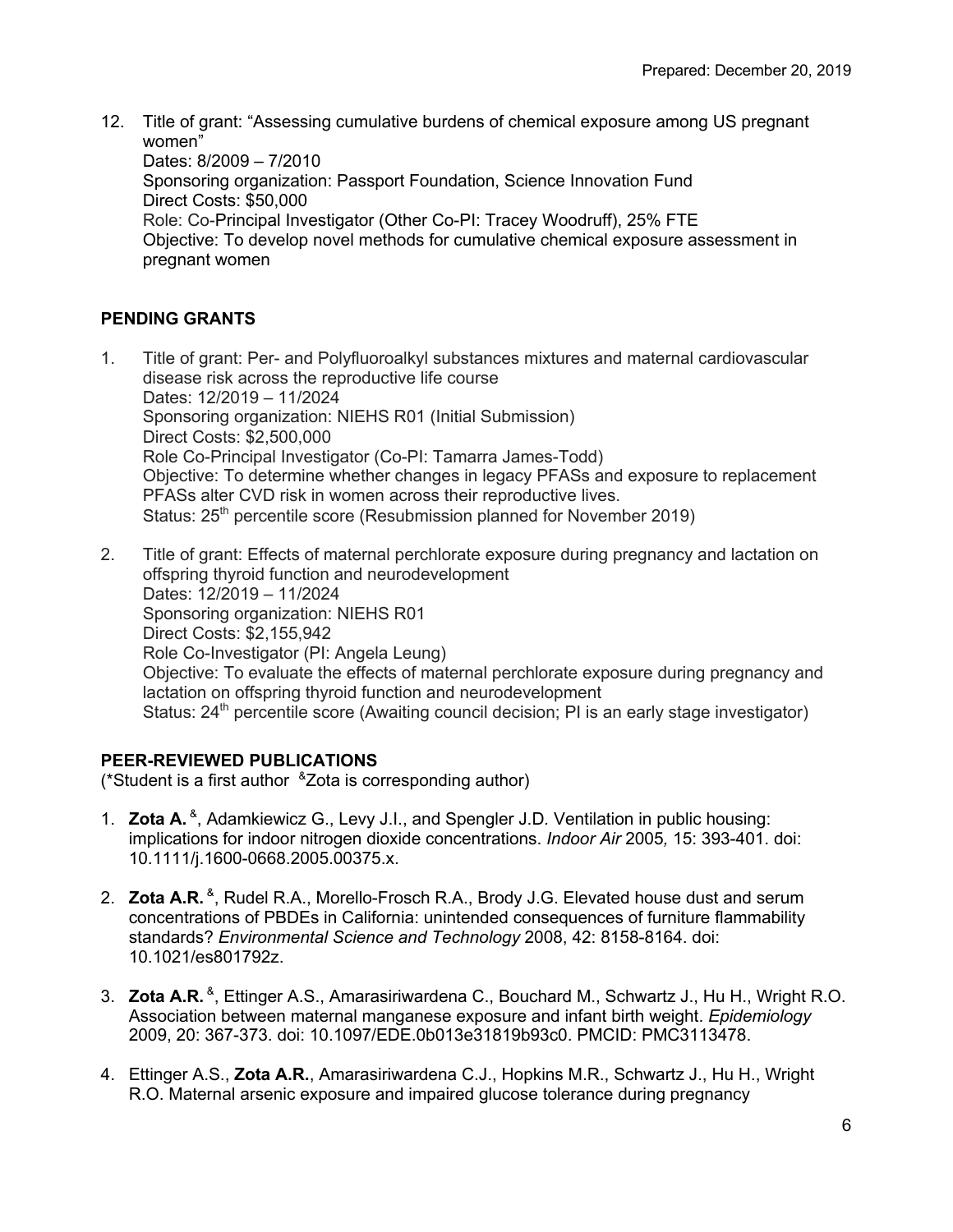*Environmental Health Perspectives* 2009, 117: 1059-1064. doi: 10.1289/ehp0800533. PMCID: PMC2717130.

- 5. **Zota A.R.** &, Willis R., Jim R., Norris G.A., Shine J.P., Duvall R., Schaider, L.A., Spengler, J.D. Impact of mine waste on airborne respirable particulates in northeastern Oklahoma, USA. *Journal of the Air & Waste Management Association* 2009, 59: 1347-1357*.* doi: 10.3155/1047- 3289.59.11.1347*.* PMID: 19947116*.*
- 6. Brody J.G., Morello-Frosch R.A., **Zota A.R.,** Brown P., Perez C., Rudel R.A. Linking exposure assessment science with policy objectives for environmental justice and breast cancer advocacy: The Northern California household exposure study. *American Journal of Public Health* 2009*,* 99:S600-S609. doi: 10.2105/AJPH.2008.149088. PMCID: PMC2774181.
- 7. **Zota A.R.**, Aschengrau A., Rudel R.A., Brody J.G. Self-reported cleaning and pesticide product use, beliefs about disease causation and risk of breast cancer in the Cape Cod breast cancer and environment study. *Environmental Health* 2010, 9:40. doi: 10.1186/1476-069X-9-40. PMCID: PMC2918587 (Most accessed article in July 2010 and among the top ten most accessed articles for 2010).
- 8. **Zota A.R.** &, Adamkiewicz G., and Morello-Frosch R.A. Are PBDEs an environmental equity concern? Exposure disparities by socioeconomic status. *Environmental Science and Technology* 2010, 44 (15): 5691-2. doi: 10.1021/es101723d.
- 9. Adams C., Brown P., Morello-Frosch R.A., Brody J.G., Rudel R., **Zota A.,** Dunagan S., Tovar J., Patton S. Community context in report-back of personal environmental exposure data. *Journal of Health and Social Behavior* 2011, 52(2):180-196. doi: 10.1177/0022146510395593. PMCID: PMC3175404.
- 10. Woodruff T.J., **Zota A.R.,** and Schwartz J.M. Environmental chemicals in pregnant women in the U.S.: NHANES 2003-2004. *Environmental Health Perspectives* 2011, 119(6): 878-885. doi: 10.1289/ehp.1002727. Epub 2011 Jan 14. PMCID: PMC3114826. (Second most accessed article in the journal in 2011)
- 11. Adamkiewicz G., **Zota A.R.**, Fabian M.P., Chahine T., Julien R., Spengler J.D., and Levy J.I. Moving environmental justice indoors: understanding structural influences on residential exposure patterns in low-income communities. *American Journal of Public Health* 2011, 101 Suppl 1:S238-45. doi: 10.2105/AJPH.2011.300119. Epub 2011 Aug 11. PMCID: PMC3222513.(American Journal of Public Health Paper of the Year for 2011-2012)
- 12. **Zota A.R.** <sup>&</sup>, Schaider L.A., Ettinger A.S., Wright R.O., Shine J.P., and Spengler J.D. Metal sources and exposures in the homes of young children living near a mining-impacted Superfund site. *Journal of Exposure Science and Environmental Epidemiology* 2011, 21(5):495-505. doi: 10.1038/jes.2011.21. Epub 2011 May 18. PMCID: PMC3161168.
- 13. **Zota A.R.** &, Park J.S., Wang Y., Petreas M., Zoeller R.T., Woodruff T.J. Polybrominated diphenyl ethers (PBDEs), hydroxylated PBDEs (OH-PBDEs), and measures of thyroid function in second trimester pregnant women in California. *Environmental Science & Technology* 2011, 45(18): 7896 – 905. PMCID: PMC3191110.
- 14. Brown P., Brody J.G., Morello-Frosch R., Tovar J., **Zota A.R.**, and Rudel R.A. Measuring the Success of Community Science: The Northern California Household Exposure Study.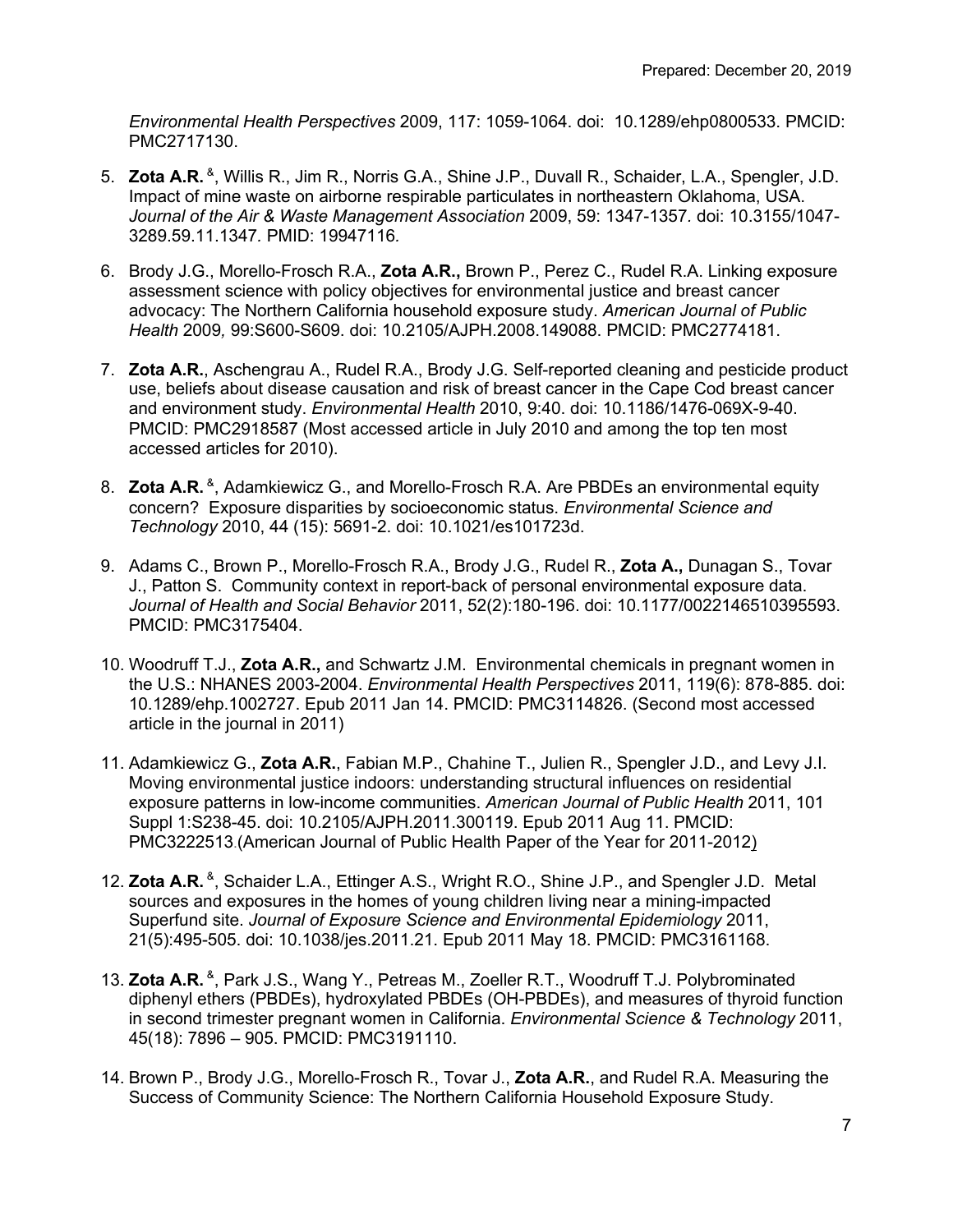*Environmental Health Perspectives* 2012, 120(3): 326 – 331. doi: 10.1289/ehp.1103734. Epub 2011 Dec 6. PMCID: PMC3295345.

- 15. **Zota A.R.**, Linderholm L., Park J.S., Petreas M., Guo T., Privalsky M.L., Zoeller R.T., and Woodruff T.J. A temporal comparison of PBDEs, OH-PBDEs, PCBs, and OH-PCBs in the serum of second trimester pregnant women recruited from San Francisco General Hospital, California. *Environmental Science & Technology* 2013 47(20): 11776-11784. doi: 10.1021/es402204y. PMCID: PMC4086273.
- 16. **Zota A.R.** &, Shenassa E., and Morello-Frosch R.A. Allostatic load modifies the effect of blood lead levels on elevated blood pressure among middle-aged U.S. adults: Findings from NHANES 1999 – 2008. *Environmental Health* 2013, 12(1): 64. doi: 10.1186/1476-069X-12- 64.PMCID: PMC3847858.
- 17. Zota A.R. <sup>&</sup>, Calafat A.M., and Woodruff T.J. Temporal trends in phthalate exposures: Findings from the National Health and Nutrition Examination Survey 2001-2010. *Environmental Health Perspectives* 2014, 122: 235–241. doi:10.1289/ehp.1306681. Epub 2014 Jan 15. PMCID: PMC3948032.
- 18. **Zota A.R.** <sup>&</sup>, Needham B.L., Blackburn E.H., Lin J., Park S.K., Rehkopf D.H., and Epel E.S. Associations of cadmium and lead exposure with leukocyte telomere length: Findings from NHANES 1999-2002. *American Journal of Epidemiology* 2015, 181(2): 127–136. doi: 10.1093/aje/kwu293. Epub 2014 Dec 10. PMCID: PMC4351349.
- 19. Branch F.\*, Woodruff T.J., Mitro S.D., **Zota A.R.&** Vaginal douching and racial/ethnic disparities in phthalates exposure among reproductive-aged women: National Health and Nutrition Examination Survey 2001-2004. *Environmental Health* 2015, 14(1):57. doi: 10.1186/s12940- 015-0043-6. PMCID: PMC4502470. (Among the ten most accessed articles in the journal in 2015).
- 20. Mitro S.D. and **Zota A.R.&** Vitamin D and uterine leiomyoma among a sample of US women: Findings from NHANES, 2001-2006. *Reproductive Toxicology* 2015, 57:81-6. doi: 10.1016/j.reprotox.2015.05.013. Epub 2015 Jun 3. PMCID: PMC4550549.
- 21. Mitro S.D., Johnson T., **Zota A.R.&** Cumulative chemical exposures during pregnancy and early development. *Current Environmental Health Reports* 2015, 2(4):367-78. doi: 10.1007/s40572- 015-0064-x. Epub 2015 Sep 4.PMCID: PMC4626367.
- 22. Mitro S.D., Birnbaum L.S., Needham B.L., **Zota A.R.&** Cross-sectional associations between exposure to persistent organic pollutants and leukocyte telomere length among US adults in NHANES, 2001-2002. *Environmental Health Perspectives* 2016:124(5):651-8. doi: 10.1289/ehp.1510187. Epub 2015 Oct 9. PMCID: PMC4858394.
- 23. **Zota A.R.** &, Riederer A.M., Ettinger A.S., Schaider L.A., Shine J.P., Amarasiriwardena C.J., Wright R.O., Spengler J.D. Associations between metals in residential environmental media and exposure biomarkers over time in infants living near a mining-impacted site. *Journal of Exposure Science and Environmental Epidemiology* 2016:26(5):510-9. doi: 10.1038/jes.2015.76. Epub 2015 Dec 9.
- 24. **Zota A.R.** <sup>&</sup>, Phillips C., and Mitro S.D. Recent fast food consumption and Bisphenol A and phthalates exposures among the US population in NHANES, 2003 – 2010. *Environmental*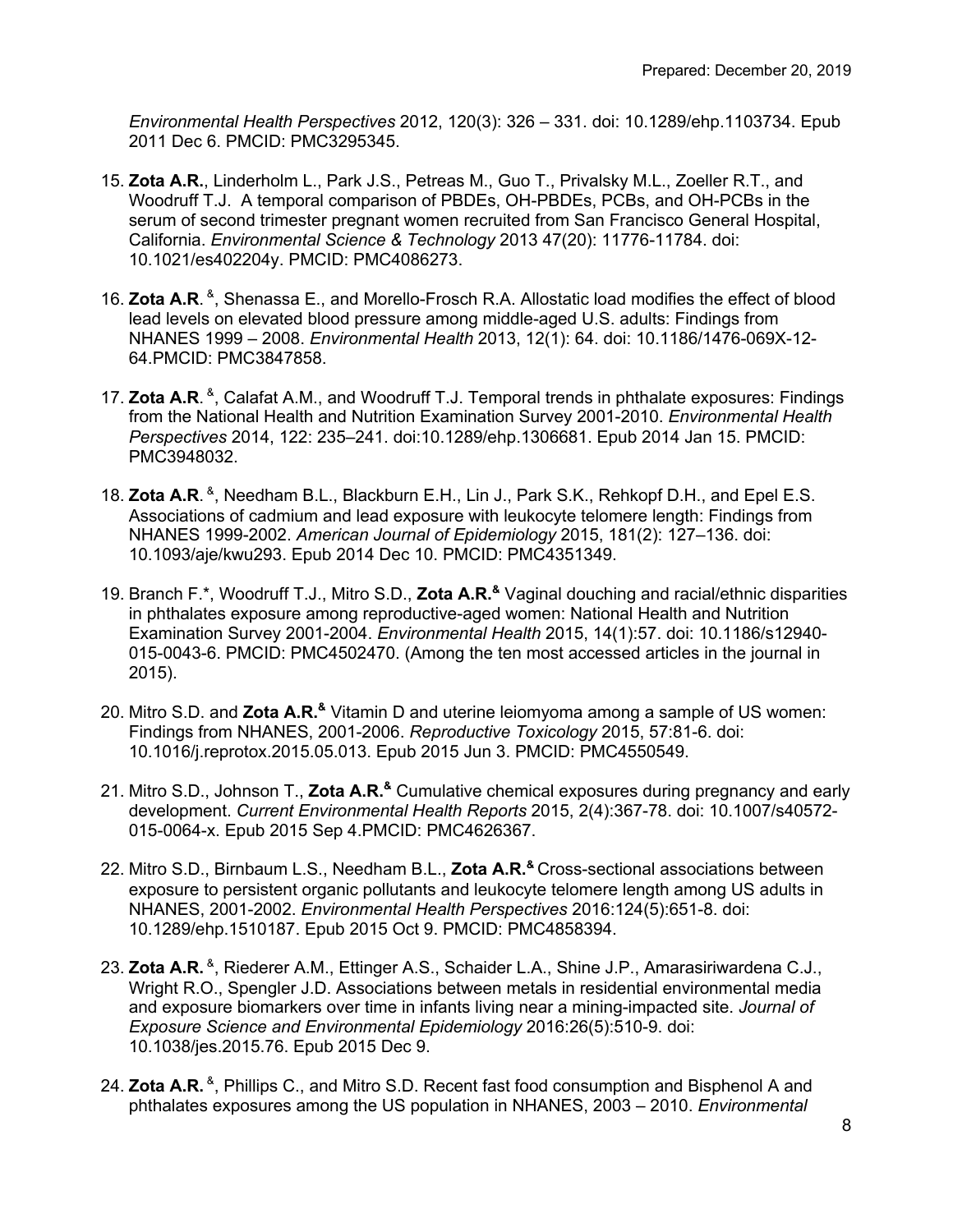*Health Perspectives* 2016: 124(10):1521-1528. doi: 10.1289/ehp.1510803. Epub 2016 Apr 13. (Topic of EHP Science Selection feature story: http://ehp.niehs.nih.gov/124-A191/)

- 25. James-Todd T.M., Chiu Y.H., and **Zota A.R**. Racial/ethnic disparities in environmental endocrine disrupting chemicals and women's reproductive health outcomes: epidemiological examples across the life course. *Current Epidemiology Reports* 2016: 3(2): 161-180. doi: 10.1007/s40471-016-0073-9. Epub 2016 Mar 31.
- 26. Gerona R.R., Pan J., **Zota A.R.,** Schwartz J.M., Friesen M.W., Taylor J.A., Hunt P.A., Woodruff T.J. Direct measurement of Bisphenol A (BPA), BPA glucuronide and BPA sulfate in a diverse and low-income population of pregnant women reveals high exposure, with potential implications for previous exposure estimates: a cross-sectional study. *Environmental Health* 2016, 15:50. doi: 10.1186/s12940-016-0131-2. PMCID: PMC4828888.
- 27. Mitro S.D., Dodson R.E., Singla V., Adamkiewicz G., Elmi A., Tilly M.K, **Zota A.R**. **&** Consumer product chemicals in indoor dust: a quantitative meta-analysis of US. studies. *Environmental Science & Technology* 2016, 50(19):10661-10672. doi: 10.1021/acs.est.6b02023.
- 28. Varshavsky J.R.\*, **Zota A.R.,** Woodruff T.J. A novel method for calculating potency-weighted cumulative phthalate exposure with implications for identifying racial/ethnic disparities among U.S. reproductive-aged women in NHANES 2001-2012. *Environmental Science & Technology* 2016, 50(19):10616-10624. doi: 10.1021/acs.est.6b00522.
- 29. Rehkopf D.H., Needham B.L., Lin J., Blackburn E.H., **Zota A.R**., Wojcicki J.M, Epel E.S. Leukocyte telomere length in relation to 17 biomarkers of cardiovascular disease risk: A population-based study, cross-sectional study of US adults. *PLOS Medicine* 2016 13(11):e1002188. doi: 10.1371/journal.pmed.1002188*.*
- 30. Nomura S.O., Robien K., **Zota A.R.&** Serum folate, vitamin B-12, vitamin A, γ-tocopherol, αtocopherol, and carotenoid concentrations do not modify associations between cadmium exposure and leukocyte telomere length among the general US adult population. *Journal of Nutrition* 2017 doi: 10.3945/jn.116.243162.
- 31. **Zota A.R.** &, Singla V., Adamkiewicz G., Mitro S.D., Dodson R.E. Reducing chemical exposures at home: opportunities for action. *Journal of Epidemology and Community Health* 2017; 71:937- 940. doi: 10.1136/jech-2016-208676.
- 32. **Zota A.R.** & and Shamasunder B. Environmental injustice of beauty: Framing chemical exposures from the beauty industry as a health disparities concern. *American Journal of Obstetrics and Gynecology* 2017, 217 (4): 418.e1 -418.e6. doi: 10.1016/j.ajog.2017.07.020
- 33. Parry E., **Zota A.R.,** Park J.S., Woodruff T.J. Polybrominated diphenyl ethers (PBDEs) and hydroxylated PBDE metabolites (OH-PBDEs): A six-year temporal trend in Northern California Pregnant Women. *Chemosphere* 2018, 195: 777-783. doi:10.1016/j.chemosphere.2017.12.065
- 34. Lupolt S.\*, Buczynski A., **Zota A.R.**, Robien K. Development of a Healthy and Sustainable Food Availability Inventory (HSFAI): an assessment of Washington, DC grocery stores. *Journal of Hunger and Environmental Nutrition* 2018, doi:10.1080/19320248.2018.1434098
- 35. **Zota A.R.**, Mitro S.D., Robinson J., Hamilton E.G., Park J.S., Parry E., Zoeller R.T., Woodruff T.J. Polybrominated diphenyl ethers (PBDEs) and hydroxylated PBDE metabolites (OHPBDEs)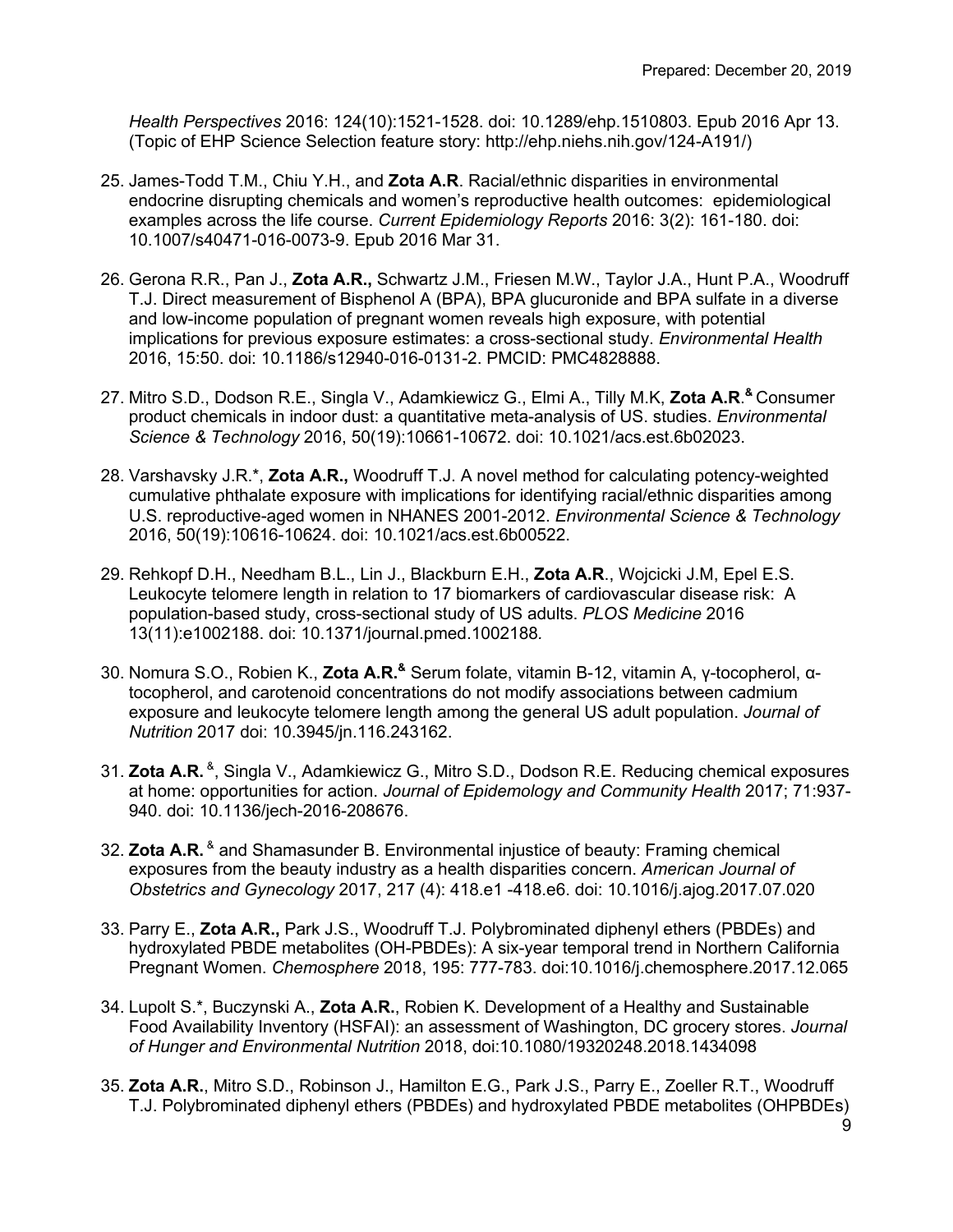in maternal and fetal tissues, and associations with fetal cytochrome P450 gene expression. *Environment International* 2018*,* 112: 269-278. doi: 10.1016/j.envint.2017.12.030.

- 36. Varshavsky J\*., Morello-Frosch R.A., Woodruff T.J., **Zota A.R.** Dietary sources of cumulative phthalates exposures among the U.S. general population 2005-2014. *Environment International* 2018:115: 417-229. doi: 10.1016/j.envint.2018.02.029.
- 37. **Zota A.R.**, Geller R.J., Romano L.E., Coleman-Phox K., Adler N.E., Parry E., Wang M., Park J.S., Elmi A.F., Laraia B., Epel E. E. Association between persistent endocrine-disrupting chemicals (PBDEs, OH-PBDEs, PCBs, and PFASs) and biomarkers of inflammation and cellular aging during pregnancy and postpartum. *Environment International* 2018 Mar 10;115:9- 20. doi: 10.1016/j.envint.2018.02.044.
- 38. Bellavia A., **Zota A.R.,** Valeri L., James-Todd T. Multiple mediators approach to study environmental chemicals as determinants of health disparities. *Environmental Epidemiology* 2018 May 30; 2e015; doi: 10.1097/EE9.0000000000000015
- 39. VanNoy B.N.\*, Lam J., **Zota A.R.&** Breastfeeding as a predictor of serum concentrations of perand polyfluorinated alkyl substances in reproductive-aged women and young children: A rapid systematic review. *Current Environmental Health Reports* 2018; doi: 10.1007/s40572-018- 0194-z
- 40. Geller R.J., Brotman R.M., O'Brien K.M., **Zota A.R. &** Phthalate exposure and odds of bacterial vaginosis among US reproductive-aged women, NHANES 2001-2004. *Reproductive Toxicology* 2018; 2018 Sep 9;82:1-9. doi: 10.1016/j.reprotox.2018.09.001
- 41. **Zota A.R. &,** Geller R.J., Calafat A.M., Marfori C.Q., Baccarelli A.A., Moawad G. Phthalate exposure and uterine fibroid burden among women undergoing surgical treatment for fibroids: a preliminary study. *Fertility and Sterility* 2018; doi: 10.1016/j.fertnstert.2018.09.009
- 42. Mehta S.S.\*, Applebaum K.M., James-Todd T., Coleman-Phox K., Adler N., Laraia B., Epel E., Parry E., Wang M., Park J.S., **Zota A.R.** Associations between sociodemographic characteristics and exposures to PBDEs, OH-PBDEs, PCBs, and PFASs in a diverse, overweight population of pregnant women. *Journal of Exposure Science and Environmental Epidemiology* 2019 Sep 23; doi: 10.1038/s41370-019-0173-y
- 43. Gibson E.A.\*, Nunez Y., Abuawad A., **Zota A.R**., Renzetti S., Devick K.L., Gennings C., Golsmith J.A., Coull B.A., Kioumourtzoglou M.A. An overview of methods to address distinct research questions on environmental mixtures: an application to persistent organic pollutants and leukocyte telomere length. *Environmental Health* 2019, 18(1):1-16. doi: 10.1186/s12940- 019-0515-1 (Extramural Paper of the Month, NIEHS Environmental Factor)

# **PUBLICATIONS UNDER REVIEW**

1. .**Zota A.R.,** Geller R.J., VanNoy B., Marfori C.Q., Tabbara S., Hu L.Y., Baccarelli A.A., Moawad G.N. Phthalates exposures and microRNA expression in uterine fibroids: The FORGE Study. *(under revision at Epigenetics Insights).*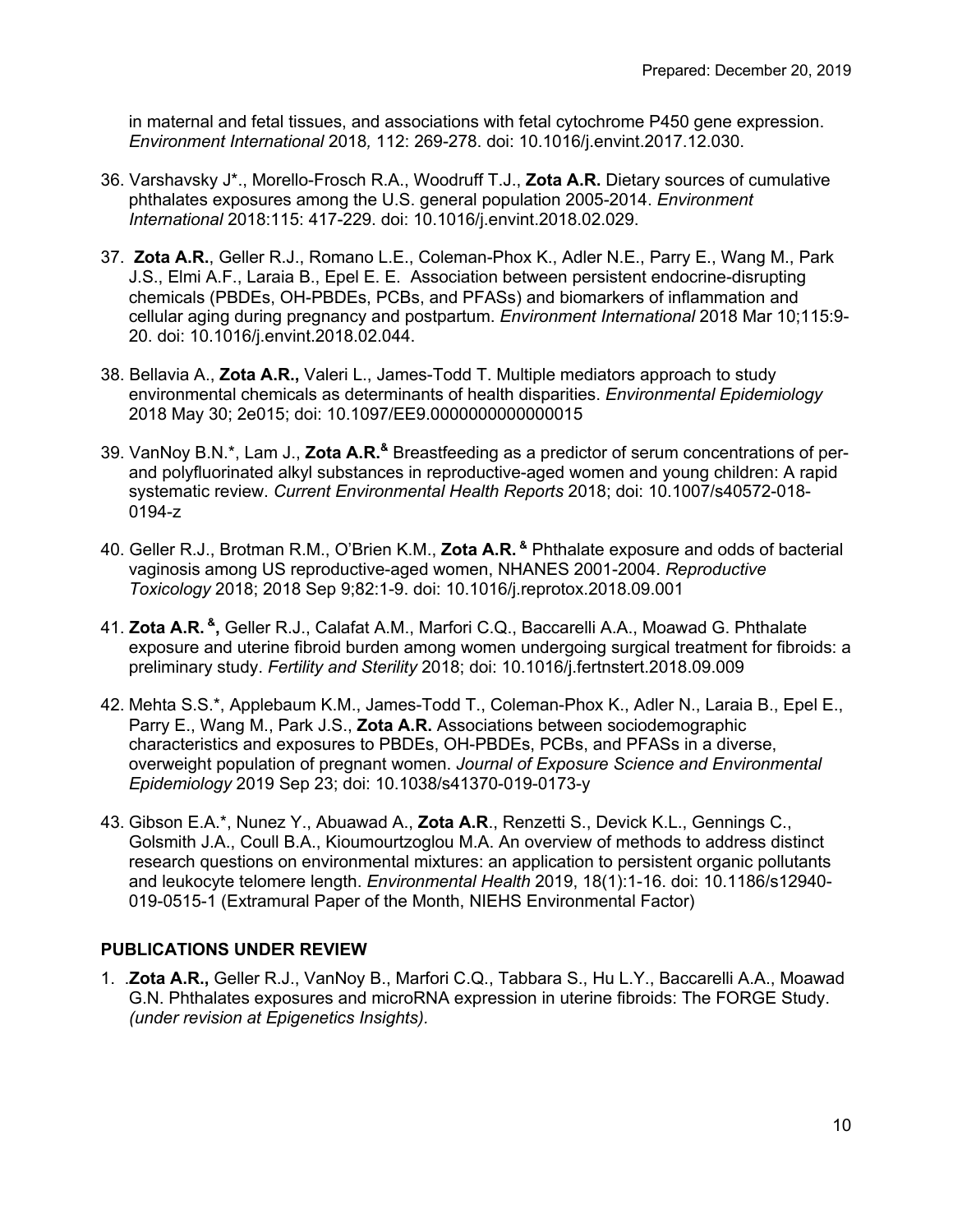# **LETTERS and CORRESPONDENCE**

- 1. **Zota A.R.**, Rudel R.A., Morello-Frosch R.A., Brody J.G. Response to comment on elevated house dust and serum concentrations of PBDEs in California: unintended consequences of furniture flammability standards? *Environmental Science and Technology* 2009; 43: 2661-2662.
- 2. **Zota A.R.** and Woodruff T.J. Changing trends in phthalate exposures: Zota and Woodruff respond. *Environmental Health Perspectives* 2014; 122: A264 – A254.
- 3. **Zota A.R.** and Shamasunder B. Response to comments on the environmental injustice of beauty. *American Journal of Obstetrics and Gynecology* 2017

# **BOOK AND CHAPTERS**

- 1. **Zota A**. "Operationalizing the Precautionary Principle: Adoption of an Early Warnings-Early Action System", in W. Moomaw, L. Susskind, K. Kursak Eds., *Negotiating A Sustainable Future: Innovations in International Environmental Negotiations*, PON Books, Harvard Law School, 2003.
- 2. Morello-Frosch R., Brown P., Brody J.G.,Altman R.A., Rudel R.A., **Zota A.,** Perez C. "Experts, Ethics, and Environmental Justice: Communicating and Contesting Results from Personal Exposure Science", in G. Ottinger and B. Cohen Eds., *Technoscience and Environmental Justice: Expert Cultures in a Grassroots Movement.* MIT Press, 2011*.* (peer reviewed)
- 3. **Zota A**. and Morello-Frosch R. "Contribution to maternal and child health disparities" in J.Nriagu Ed., *Encyclopedia of Environmental Health*, 2011. (peer reviewed)
- 4. **Zota A.R**., Atchley D., Woodruff T.J. "The Intrauterine Environment and Early Infancy" in P. Landrigan and R. Etzel Eds., Children's Environmental Health. Oxford University Press, 2014 (peer reviewed)

# **REPORTS**

1. Gore A.C., Crews D., Doan L.L., Merrill M.L., Patisaul H., and **Zota A.** Introduction to Endocrine Disrupting Chemicals (EDCs): A Guide for Public Interest Organizations and Policy-Makers. *A joint publication of the Endocrine Society and the International POPs Elimination Network (IPEN).* December 2014.

# **CONFERENCE ABSTRACTS (Previous five years) (\* indicates student trainee)**

- 1. Branch F.\*, Woodruff T.J., **Zota A.R.** *Vaginal douching and racial/ethnic disparities in phthalates exposure among US reproductive-aged women*. Poster Presentation at GW Research Days, Washington, DC, April 2014.
- 2. **Zota A.R.,** Epel E., Morello-Frosch R., Lin J., Blackburn E., Woodruff T.J*. Assessing perceptual and biological measures of chronic stress among low income, ethnically diverse, pregnant women*. Oral Presentation at the 24th Conference of the International Society of Exposure Science, Cinncinnati, OH October 2014.
- 3. **Zota A.R**., Linderholm L., Park J.-S, Guo T., Petreas M., Zoeller R.T., Privalsky M., Woodruff T.J. *Fetal accumulation and metabolism of PBDE flame retardants during second trimester of*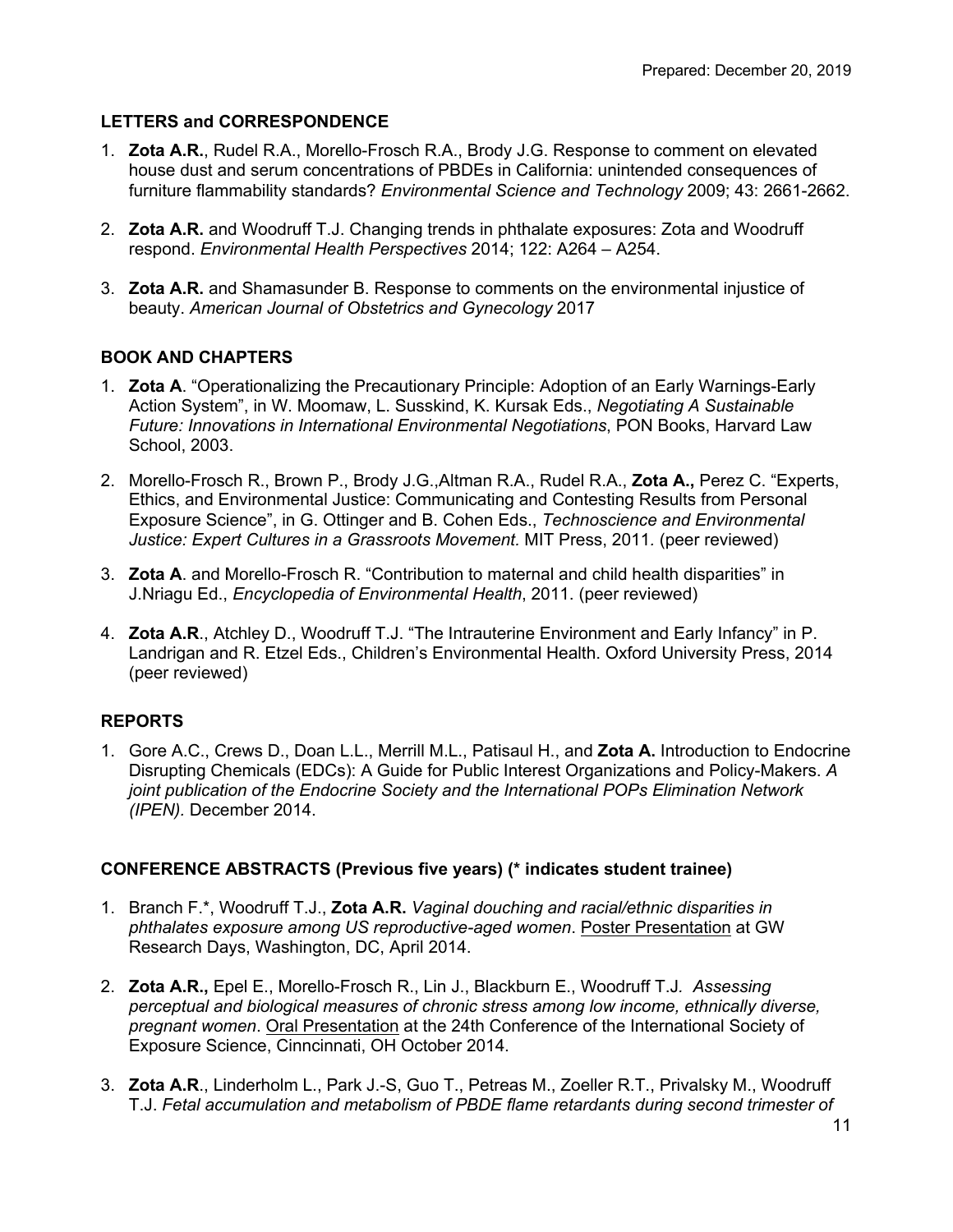*pregnancy*. Poster Presentation at the fourth international summit of Prenatal Programming and Toxicity (PPTox). Boston, MA. October 2014.

- 4. Branch F.\*, Woodruff T.J., **Zota A.R.** *Vaginal douching and racial/ethnic disparities in phthalates exposure among US reproductive-aged women*. Oral Presentation at Conference of the American Public Health Association, New Orleans, LA, November 2014.
- 5. Phillips C.\*, Mitro S., **Zota A.R.** *Fast Food: A Potential Source of Phthalate and BPA Exposure***.**  Oral Presentation at the Children's Environmental Health Network Research Conference (Children: Food and Environment), Austin, TX, February 2015.
- 6. Phillips C.\*, Mitro S., **Zota A.R.** *Fast Food: A Potential Source of Phthalate and BPA Exposure***.**  Poster and Oral Presentation at GW Research Days, March 2015 (Recipient of best poster presentation award).
- 7. Mitro S.D., Birnbaum L.S., Needham B.L., **Zota A.R.** *Cross-sectional associations between exposure to persistent organic pollutants and leukocyte telomere length among US adults in NHANES, 2001-2002.* Poster Presentation at GW Research Days, March 2015.
- 8. Phillips C.\*, Mitro S., **Zota A.R.** *Fast Food: A Potential Source of Phthalate and BPA Exposure***.**  Oral Presentation at 27th Conference of the International Society for Environmental Epidemiology, Sao Paulo, Brazil, August 2015.
- 9. Mitro S.D., Birnbaum L.S., Needham B.L., **Zota A.R.** *Cross-sectional associations between exposure to persistent organic pollutants and leukocyte telomere length among US adults in NHANES, 2001-2002.* Oral Presentation at 27th Conference of the International Society for Environmental Epidemiology, Sao Paulo, Brazil, August 2015.
- 10. Varshavsky J.R.\*, **Zota A.R.**, Woodruff T.J. *Racial/ethnic disparities in cumulative phthalates exposure among US reproductive-aged women: Findings from NHANES 2001-2012.* Poster Presentation at the 25th Conference of the International Society of Exposure Science, Henderson, NV, October 2015.
- 11. Mitro S.D., Dodson R.E., Singla V., Adamkiewicz G., **Zota A.R**. *Consumer product chemicals in indoor dust: a systematic review of US studies.* Oral Presentation at the 25th Conference of the International Society of Exposure Science, Henderson, NV, October 2015.
- 12. Parry E., Park J.S., **Zota A.R.**, Yeh G., Duong W., Mitro S.D., Petreas M., Woodruff T.J. *Temporal trends of levels and congener distributions of PBDEs and their phenolic analogues in Northern California pregnant women.* Poster Presentation at the 36th Conference of the Society of Environmental Toxicology and Chemistry, Salt Lake City, UT, November 2015.
- 13. Robinson J.F., Hamilton E.G., **Zota A.R.,** Parry E., Park J.S., Fisher S.J., Woodruff T.J. *Differential expression of cytochrome P450 enzymes in placenta, fetal liver, and adult liver*. Poster Presentation at the 54th Conference of the Society of Toxicology, San Diego, CA, March 2016.
- 14. Mitro S.D., Dodson R.E., Singla V., Adamkiewicz G., **Zota A.R**. *Consumer product chemicals in indoor dust: a systematic review of US studies.* Poster Presentation at GW Research Days, March 2016.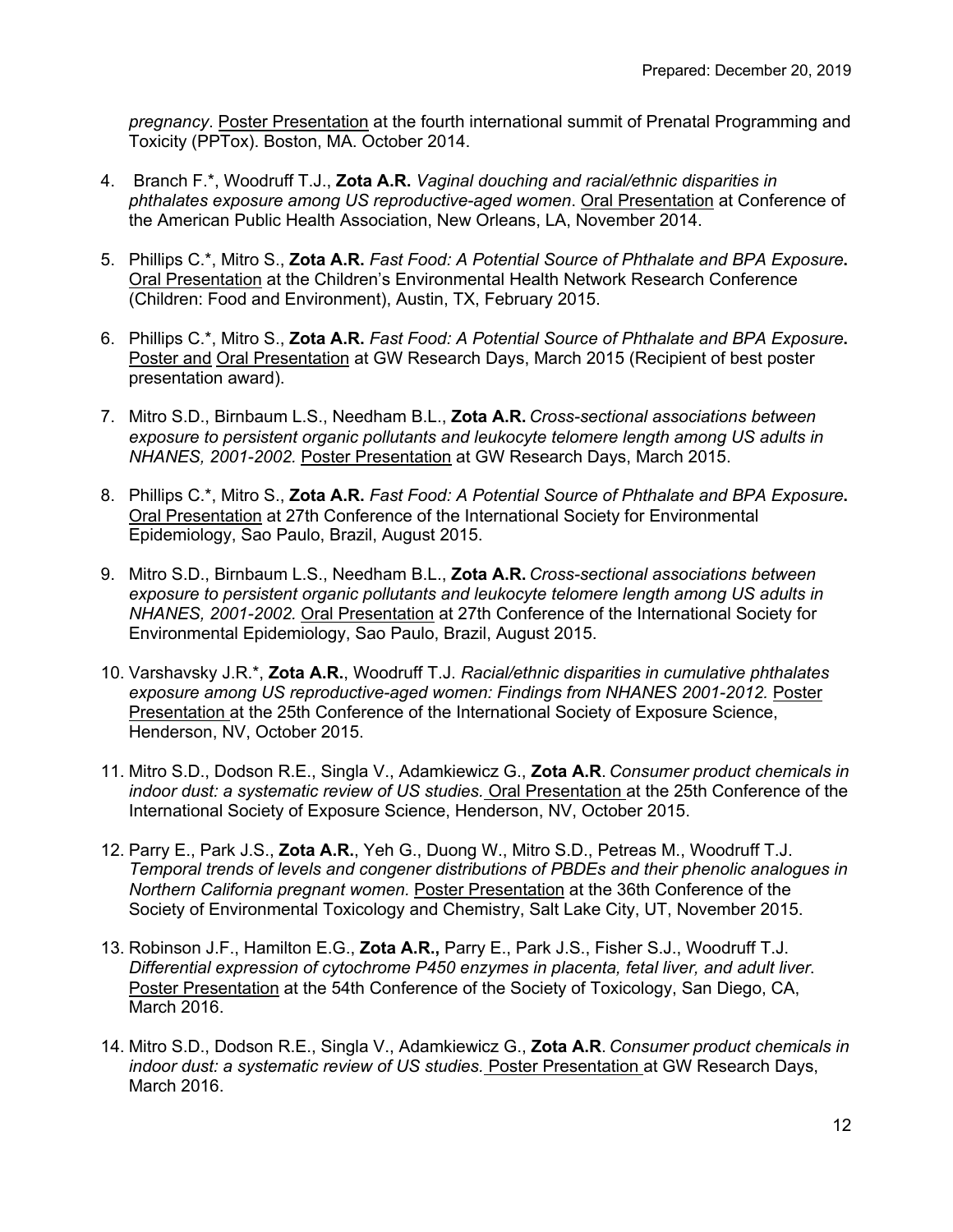- 15. Lupolt S.\*, Buczynski A., **Zota A.R.,** Colon-Ramos U. Robien K. *Development of a Healthy and Sustainable Food Availability Index (HSFAI) and assessment of Washington DC grocery stores*. Oral Presentation at Conference of the American Public Health Association, Denver, CO, November 2016.
- 16. **Zota A.R.,** Mitro S.D., Coleman-Phox K., Adler N.E., Laraia B.A., Epel E.E. *Perinatal psychological distress as a potential modifier of the association between prenatal exposure to endocrine-disrupting chemicals (PBDEs, PCBs, and PFASs) and measures of thyroid function*  during pregnancy and postpartum. Oral Presentation at the 29<sup>th</sup> Conference of the International Society for Environmental Epidemiology, Rome, Italy, September 2016.
- 17. Romano L.\*, Coleman-Phox K., Adler N.E., Laraia B.A., Epel E.E., **Zota A.R.** *Prenatal EDC exposures and biomarkers of the chronic stress response*. Oral Presentation at the Children's Environmental Health Network Translational Research Conference, Arlington, VA, April 2017.
- 18. **Zota A.R.,** Mitro S.D., Robinson J.F., Hamilton E.G., Park J.S., Parry E., Zoeller R.T., Woodruff T.J. *Polybrominated diphenyl ethers (PBDEs) and hydroxylated PBDE metabolites (OH-PBDEs) in maternal and fetal tissues, and associations with fetal cytochrome P450 gene expression.* Oral Presentation at the Children's Environmental Health Network Translational Research Conference, Arlington, VA, April 2017.
- 19. Varshavsky J.R.\*, **Zota A.R.,** Woodruff T.J. *A novel method for combining phthalates in a cumulative exposure metrics: implications for identifying racial/ethnic disparities.* Oral Presentation at the Children's Environmental Health Network Translational Research Conference, Arlington, VA, April 2017.
- 20. Mehta S.\*, Coleman-Phox K., Adler N.E., Laraia B.A., Epel E.E., **Zota A.R.** *Co-exposure to multiple persistent EDCs in a diverse, overweight pregnancy cohort: a preliminary analysis*. Oral Presentation at the Children's Environmental Health Network Translational Research Conference, Arlington, VA, April 2017.
- 21. Chavis N.S\*, **Zota A.R.** *Early life phytoestrogen exposure and the risk of uterine fibroids in premenopausal women: a systematic review*. Poster Presentation at GW Research Day, Washington DC, April 2017.
- 22. **Zota A.R.** *Using national biomonitoring data to understand the contribution of dietary sources to human exposures of phthalates, bisphenol A, and polyfluoroalkyl substances.* Invited Oral Presentation at the Food Additives and Packaging Symposium, 254<sup>th</sup> American Chemical Society National Meeting, Washington DC, August 2017
- 23. Mehta S.\*, Coleman-Phox K., Adler N.E., Laraia B.A., Epel E.E., **Zota A.R.** *Co-exposure to multiple persistent EDCs in a diverse, overweight pregnancy cohort: a preliminary analysis*. Oral Presentation at the 26th Conference of the International Society of Exposure Science, Research Triangle Park, October 2017.
- 24. **Zota A.R.**, Geller R.J., Romano L.E., Coleman-Phox K., Adler N.E., Parry E., Wang M., Elmi A.F., Laraia B., Epel E. E. *Association between persistent endocrine-disrupting chemicals (PBDEs, OH-PBDEs, PCBs, and PFASs) and biomarkers of inflammation and cellular aging during pregnancy and postpartum.* Invited Symposium Presenation at the 26th Conference of the International Society of Exposure Science, Research Triangle Park, October 2017.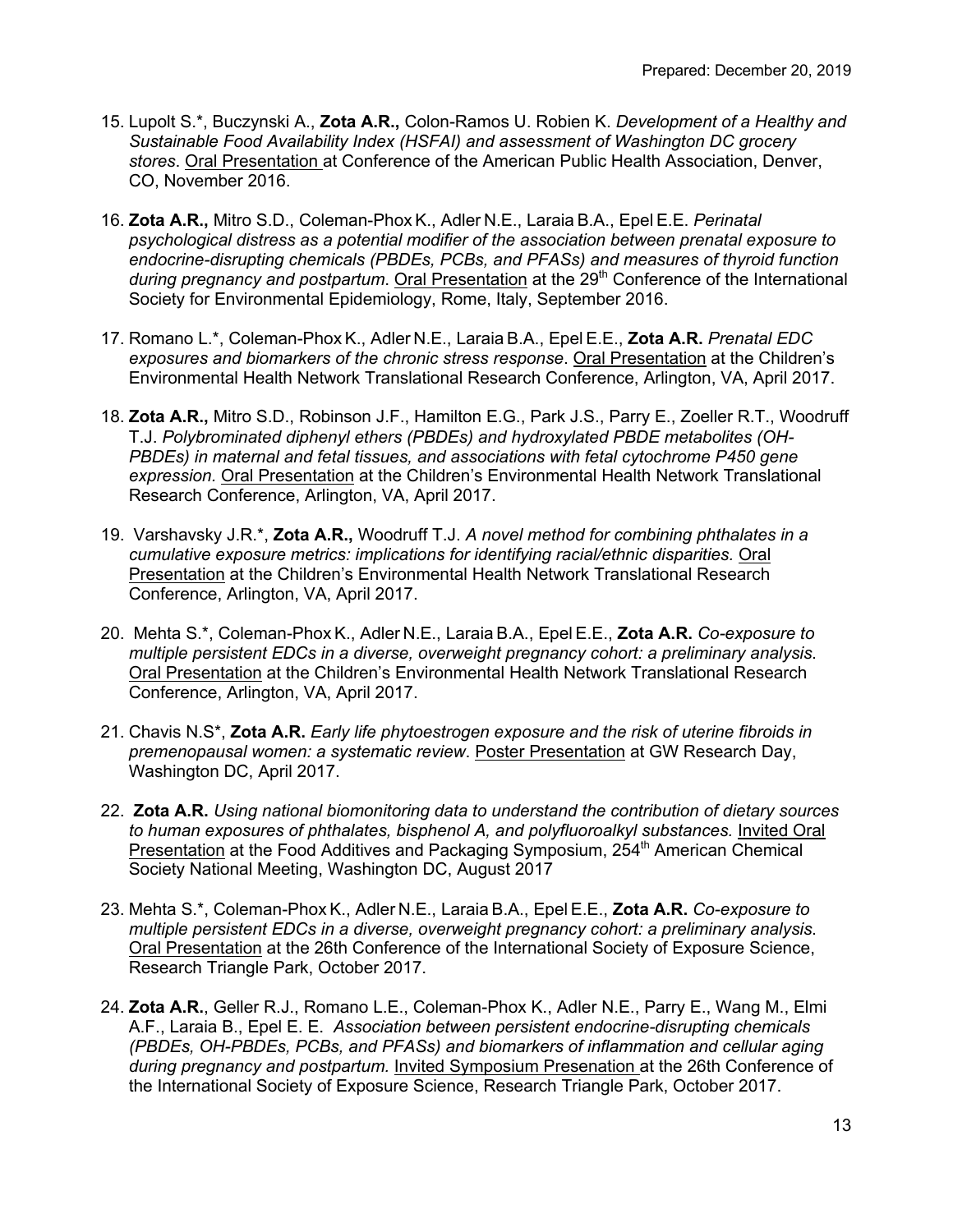- 25. **Zota A.R.**, Geller R.J., Baccarelli A., Marfori C., Moawad G. *Investigating racial/ethnic disparities in uterine fibroids through a socio-exposome framework.* Invited Symposium Presentation at the 26th Conference of the International Society of Exposure Science, Research Triangle Park, October 2017.
- 26. VanNoy B.N.\*, Lam J., **Zota A.R.** *Breastfeeding as a predictor of Breastfeeding as a predictor of serum concentrations of per- and polyfluorinated alkyl substances in reproductive-aged women and young children: A rapid systematic review*. Poster Presentation at GW Research Day, Washington DC, April 2018. (Winner of People's Choice Award for Best Student Poster).
- 27. Wagner B.\*, **Zota A.R.** *Indoor air quality and asthma in school children.* Poster Presentation at GW Research Day, Washington DC, April 2018.
- 28. Geller R.J., Brotman R.M., O'Brien K.M., **Zota A.R.** *Phthalate exposure and risk of bacterial vaginosis among US reproductive-aged women, NHANES 2001-2004.* Poster Presentation at GW Research Day, Washington DC, April 2018.
- 29. **Zota A.R.,** Geller R.J., Calafat A.M., Marfori C.Q., Moawad G. *Environmental phthalates exposure and measures of uterine fibroid size among a racially diverse population of premenopausal women.* Invited Symposium Presentation at the Joint Meeting of the International Society of Exposure Science and International Society for Environmental Epidemiology, Ottawa, Canada, August 2018.
- 30. VanNoy B.N.\*, Lam J., **Zota A.R.** *Breastfeeding as a predictor of Breastfeeding as a predictor of serum concentrations of per- and polyfluorinated alkyl substances in reproductive-aged women and young children: A rapid systematic review*. Poster Presentation at the Joint Meeting of the International Society of Exposure Science and International Society for Environmental Epidemiology, Ottawa, Canada, August 2018.
- 31. Mehta S.\*, Coleman-Phox K., Adler N.E., Laraia B.A., Epel E.E., Applebaum K.M., James-Todd T., **Zota A.R.** *Prenatal persistent halogenated EDCs and gestational glucose levels in a racially diverse pregnancy cohort of overweight women*. Poster Presentation at the Joint Meeting of the International Society of Exposure Science and International Society for Environmental Epidemiology, Ottawa, Canada, August 2018.
- 32. Ruth S.\*, **Zota A.R.** *Prenatal and postnatal mercury exposure on neurodevelopment: A systematic review of the human evidence.* Poster Presentation at GW Research Day, Washington DC, April 2019.
- 33. Youner E.\*, **Zota A.R.** *Does food insecurity predict obesity and educational achievement: a systematic review.* Poster Presentation at GW Research Day, Washington DC, April 2019.
- 34. VanNoy B.N.\*, Bowleg L., Marfori C., Moawad G.N., **Zota A.R.** *Understanding Black women's psychosocial experiences with seeking treatment for uterine fibroids.* Poster Presentation at GW Research Day, Washington DC, April 2019.

# **OTHER CREATIVE ACTIVITY (Non-peer reviewed reports, blogs, and articles)**

Non-peer reviewed articles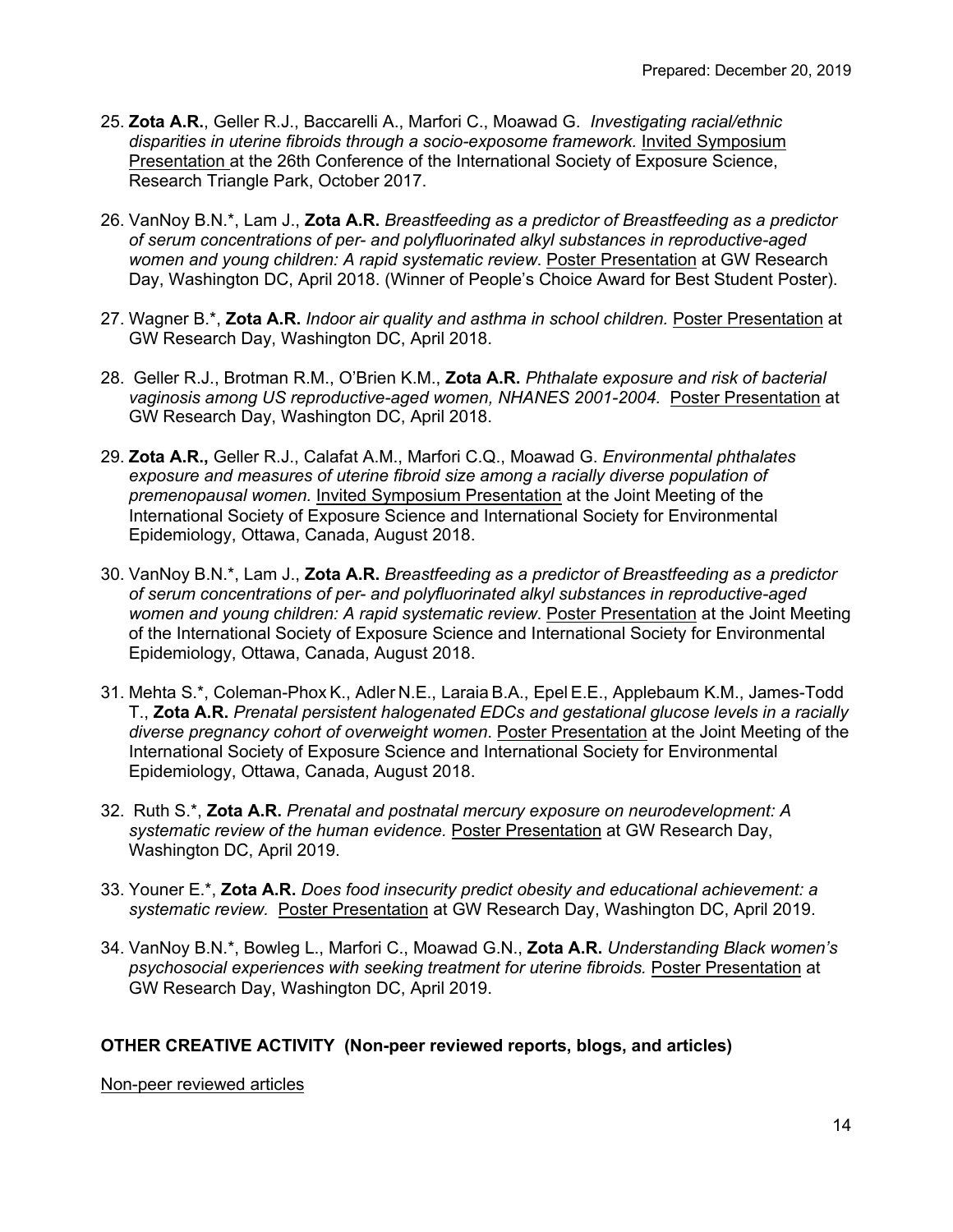2009 **Zota A**. and Jackson T. "The Environmental Injustice of Beauty: Health Repercussions of Chemical Hair Products for Black Women", in Sistersong Eds., *Collective Voices* (Special Edition – Intersections between Reproductive Justice and Environmental Justice) Vol. 4: 9.

Blogs

- 2010 **Zota A**. "Prenatal PCB exposure linked to children's ADHD symptoms." Environmental Health News, April 20, 2010.
- 2010 **Zota A.** "Studies find remarkably high levels of flame retardants in California's children." Environmental Health News, May 3, 2010.
- 2010 **Zota A.** "Rat study shows stress worsens air pollution health effects." Environmental Health News, May 20, 2010.
- 2010 **Zota A.** "Nitrates in water and food may increase womens' thyroid cancer risks." Environmental Health News, June 29, 2010.
- 2010 **Zota A.** "Lead levels decline in soil, blood in post-hurricane New Orleans." Environmental Health News, July 8, 2010.
- 2010. **Zota A.** "Health effects of mercury deserve more attention." Environmental Health News, August 3, 2010.
- 2010 **Zota A.** "Lower lead levels in jewelry show legislation can make a difference." Environmental Health News, September 14, 2010.
- 2010 **Zota A.** and Hessler W. "Breathe carefully: air emissions of benzene may cause birth defects." Environmental Health News, October 26, 2010.
- 2010 **Zota A.** "Oral contraceptives are not a major estrogen source in drinking water." Environmental Health News, December 07, 2010.
- 2011 **Zota A.** "Link between PCBs and blood pressure broader than suspected." Environmental Health News, January 07, 2011.
- 2011 **Zota A.** "Banned, contemporary chemicals widespread in U.S. pregnant women." Environmental Health News, January 14, 2011.

## Opinion & Editorials

2013 **Zota A.,** Sutton P., and Woodruff T. "Opinion: New flammability standard is a win for lowincome communities of color." Environmental Health News, April 3, 2013.

## Podcasts

2017 "Windows of Susceptibility" with Ami Zota. Environmental Chat Podcast Series, Partnerships for Environmental Public Health, National Institute of Environmental Health Science. https://www.niehs.nih.gov/research/supported/translational/peph/podcasts/susceptibility/index.cfm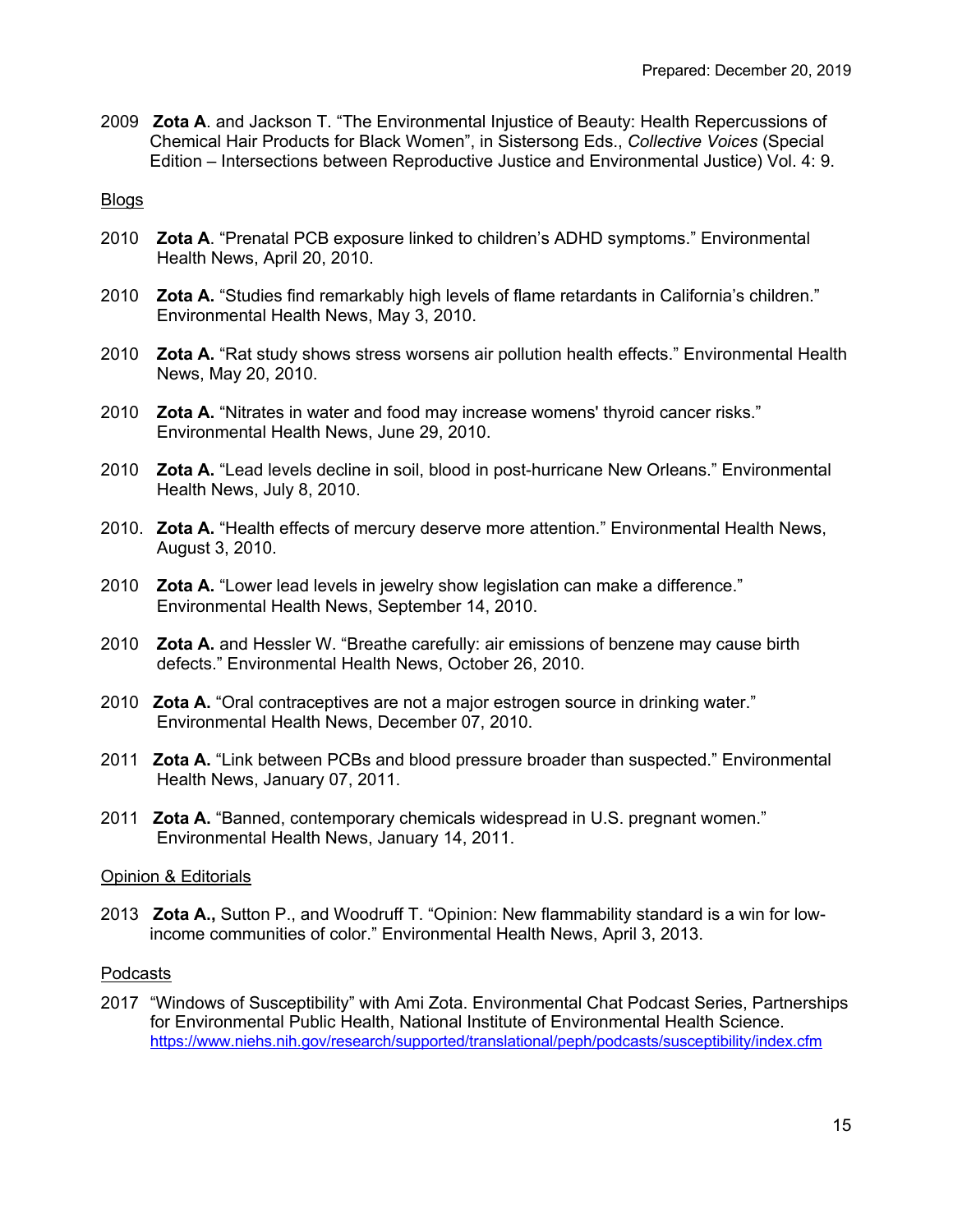2016 "Plasticizers, fast food, and your urine" with Ami Zota. *You Make Me Sick* Podcast Series, Environmental Defense Fund. http://blogs.edf.org/health/2017/04/28/edf-health-podcast-you-makeme-sick-plasticizers-fast-food-and-your-urine/

# **PROFESSIONAL ACTIVITIES**

#### **INVITED SCHOLARLY PRESENTATIONS**

- 2019 Invited Presenter: "Investigating racial disparities in women's health through a socioexposome framework", NIEHS Center for Children's Environmental Health, Columbia University Mailman School of Public Health, New York City, NY.
- 2018 Invited Presenter: "Chemical exposures and consumer health: the case of uterine fibroids", Council for the Advancement of Science Writing's 56th New Horizons in Science Briefing, Washington, DC.
- 2018 Invited Symposium Presenter and Symposium Co-Chair: "Women's Health and Environmental Justice", Joint Meeting of the International Society of Exposure Science and International Society for Environmental Epidemiology, Ottawa, Canada, August 2018.
- 2018 Invited Panelist: "Scales of Environmental Justice: Building a Transformative Politics", Harvard Mahindra Center Environmental Forum, Cambridge, MA.
- 2018 Invited Presenter: "Social disparities in the chemical environment and implications for women's health", Maryland Institute for Applied Environmental Health, University of Maryland College Park, College Park, MD.
- 2018 Invited Presenter: "Environmental injustice of beauty", University of Wisconsin Oshkosh, Women's Center. *Virtual presentation on International Women's Day.*
- 2017 Invited Discussant: "Joint contribution of environmental and social stressors", Workshop on building the field and identifying research priorities for the joint contribution of environmental and social determinants of health across the life course, Co-sponsored by the JPB Foundation and University of Albany, Saratoga Springs, NY.
- 2017 Invited Symposium Presenter: "Investigating racial/ethnic disparities in uterine fibroids through a socio-exposome framework", International Society for Exposure Science Conference, Research Triangle Park, NC.
- 2017 Invited Symposium Presenter: "Association between persistent endocrine-disrupting chemicals (PBDEs, OH-PBDEs, PCBs, and PFASs) and biomarkers of inflammation and cellular aging during pregnancy and postpartum", International Society for Exposure Science Conference, Research Triangle Park, NC.
- 2017 Invited Symposium Speaker. Global Regulation of Food Packaging Symposium, American Chemical Society National Meeting. Using National Biomonitoring Data to Understand the Contribution of Dietary Sources to Human Phthalates Exposures*.* Washington DC.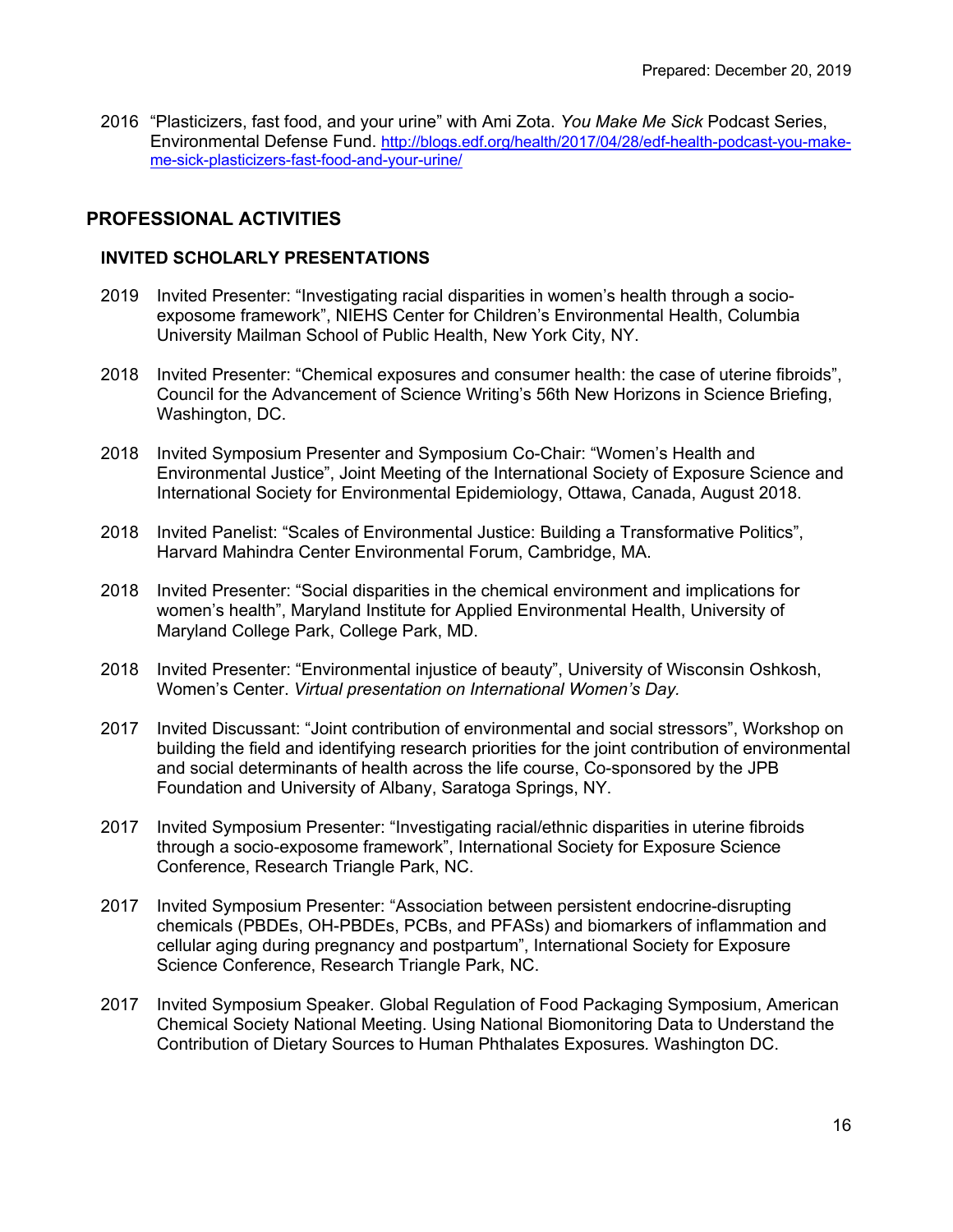- 2017 Invited Symposium Speaker. Rutgers University, Environmental Justice and the Future of Environmental Health Research, "Social Disparities in EDC Exposures: Upstream Drivers and Potential Health Consequences", New Brunswick, NJ.
- 2017 Invited Symposium Presenter and Session Chair: "Novel Methods for Examining Cumulative Chemical Exposures during Pregnancy", Children's Environmental Health Network Translational Research Conference, Arlington, VA.
- 2016 Invited Presenter. AAAS Science and Technology Policy Fellowship Program, Obesity: From Biology to Policy Conference, "The Role of Endocrine Disrupters in Chronic Disease". Washington, DC.
- 2016 Invited Symposium Presenter and Symposium Co-Chair: "Environmental Exposures and Women's Perinatal Health: Implications for Chronic Disease Risk", Conference of the International Society of Environmental Epidemiology, Rome, Italy.
- 2016 Invited Presenter. US Food and Drug Administration Center for Food Safety and Nutrition, Phthalate Task Force, "Public Health Implications of Phthalates in Food", Washington, DC.
- 2016 Invited Plenary Speaker. National Institute of Environmental Health Sciences, Environmental Health Science Fest. "Exposures Across the Life Course", Durham, NC.
- 2015 Invited Presenter. NICHD Epidemiologic Branch, "Social and Environmental Determinants of Telomere Length across the Life Course", Bethesda, MD.
- 2015 Invited Presenter. Harvard T.H. Chan School of Public Health, Department of Environmental Health. "Social Disparities and the Chemical Environment: Implications for Women's Health", Boston, MA.
- 2014 Invited Presenter. National Center for Health Statistics, "Temporal Trends in Phthalates Exposures: Findings from NHANES 2001-2010", Hyattsville, MD.
- 2014 Invited Presenter. Workshop on Conceptualizing Environmental Exposures: From Data to Decision, "Translating Science into Policy: Opportunities and Challenges", Philadephia, PA.
- 2014 Invited Presenter. Conference of the International Society of Exposure Science. "Assessing Perceptual and Biological Measures of Chronic Stress Among Low Income, Ethnically Diverse Pregnant Women" (symposium), Cincinnati, OH.
- 2013 Invited Presenter. Conference on Environmental Health for Obstetricians and Gynecologists (hosted by the Mid-Atlantic Center for Children's Health and the Environment, Children's National Medical Center and George Washington University), "Perinatal Origins of Endocrine-Disruption: Unintended Consequences of our Consumer Environment", Washington, DC.
- 2013 Invited Discussant. Roundtable on Environmental Health. Society of Environmental Journalists Annual Conference. Nashville, TN.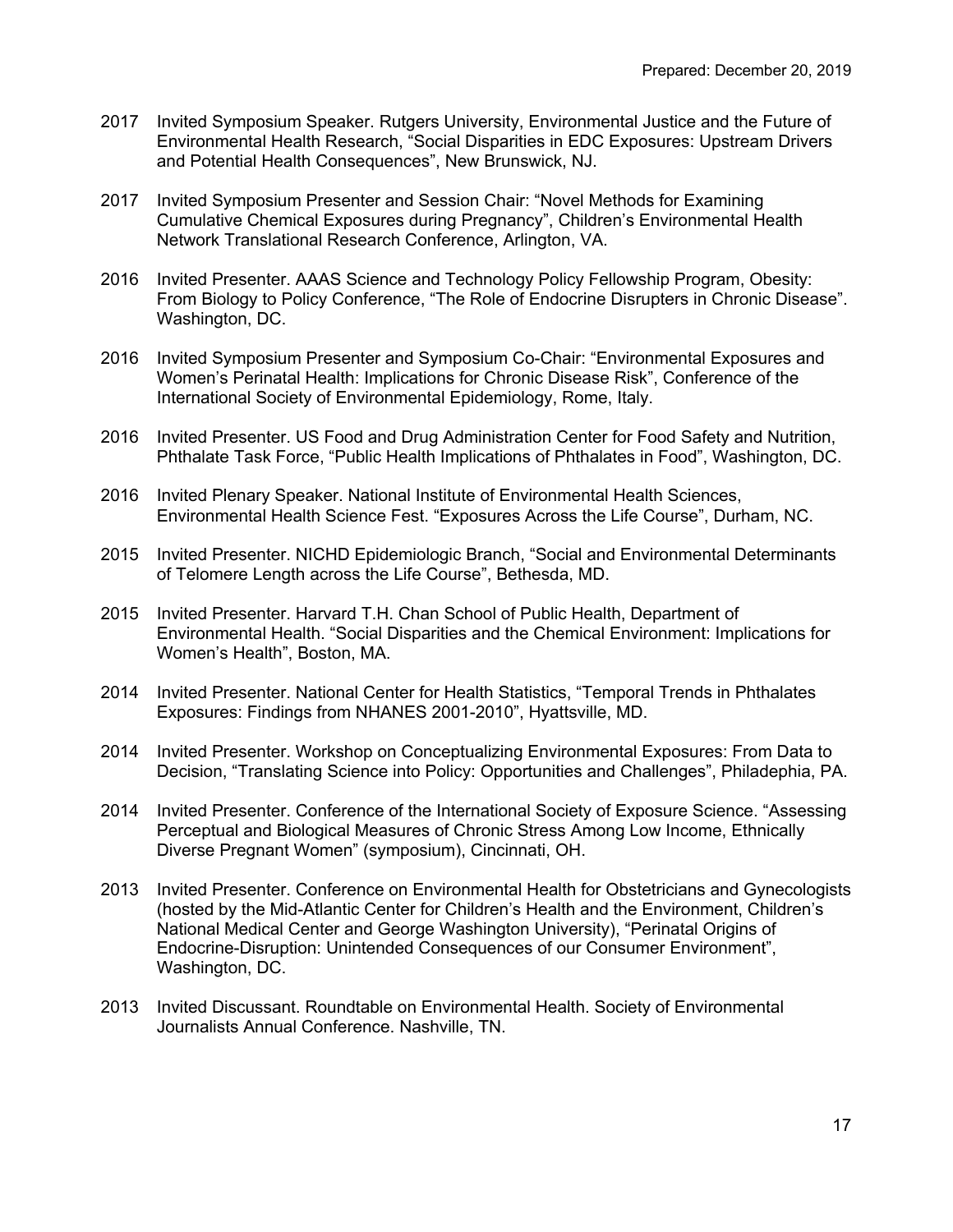- 2012 Invited Presenter. California State University Northridge, Environmental and Occupational Health Technical Symposium entitled Regulating Environmental Pollutants: Perchlorates and Other Thyroid Active Chemicals", Burbank, CA.
- 2012 Invited Presenter. George Washington University, Department of Environmental and Occupational Health Seminar. "Moving Towards Just Sustainability: Prenatal Origins of Environmental Health Disparities", Washington, DC.
- 2012 Invited Presenter. Yale School of Public Health, Department of Environmental Health. "Prenatal Origins of Endocrine Disruption", New Haven, CT.
- 2012 Invited Presenter. Emory University, Rollins School of Public Health, "Prenatal Origins of Endocrine Disruption: Unintended Consequences of our Consumer Environment", Atlanta, GA.
- 2012 Invited Presenter. American Academy of Child and Adolescent Psychiatry Annual Meeting, "Reproductive Environmental Health and the PBDE Case Study", San Francisco, CA.
- 2011 Invited Presenter. Green Science Policy Institute Flame Retardant Dilemma Symposium. "Halogenated Flame Retardants: Human Exposure and Epidemiology", Berkeley, CA.
- 2011 Invited Presnter. UCSF, Department of Obstetrics, Gynecology, and Reproductive Sciences. "Prenatal Exposure to Endocrine Disrupters and Thyroid Hormone Disruption during Pregnancy", San Francisco, CA.
- 2011 Invited Presenter. US Environmental Protection Agency Region IV, Healthy Hair Fair, "The Environmental Health Costs of Beauty", San Francisco, CA.
- 2010 Invited Presenter. UCSF Program on Reproductive Health and the Environment, "PBDE Flame Retardants – Better than Flames?", San Francisco, CA.
- 2010 Invited Presenter. UCSF Occupational and Environmental Health Nursing Program, "Advancing Environmental Health Research and Policy using NHANES Data", San Francisco, CA.
- 2010 Invited Presenter. Conference of the International Society of Environmental Epidemiology and International Society of Exposure Science (joint conference). "Impact of Polybrominated Diphenyl Ethers (PBDEs) on Thyroid Hormone Levels among California Women during Second Trimester of Pregnancy" (symposium), Seoul, Korea.
- 2009 Invited Presenter. California Department of Public Health, Department of Toxic Substance Control, "The PBDE Burden in California: Sources, Exposures, and Potential Health Effects", Berkeley, CA.
- 2009 Invited Presenter. Conference of the International Society of Exposure Science, "Cumulative Exposures to Thyroid Hormone Disrupting Compounds (PCBs and PBDEs) in Residential House Dust" (symposium), Minneapolis, Minnesota.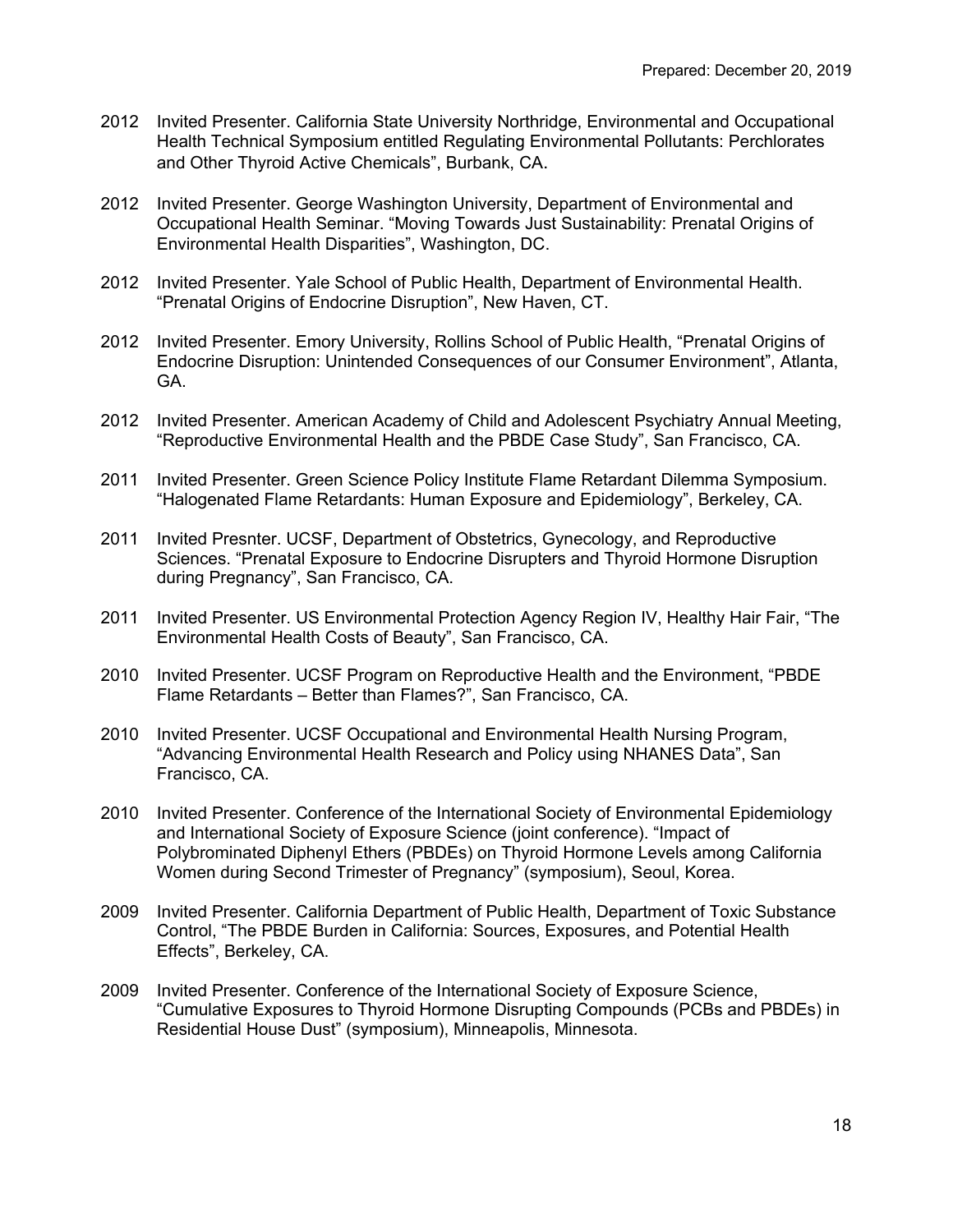- 2008 Invited Presenter. Harvard School of Public Health, Department of Environmental Health, "Elevated House Dust and Serum Concentrations of PBDEs in California: Unintended Consequences of Furniture Flammability Standards?", Boston, MA.
- 2007 Invited Presenter. NIEHS Environmental Justice Grantee Conference, "Linking Breast Cancer with Environmental Justice", Boston, MA.

## **MAJOR PROFESSIONAL SERVICE**

## **DEPARTMENT AND UNIVERSITY SERVICE**

- 2018- Chair, Research Committee, GW Milken Institute SPH
- 2017- Member, Research Committee, GW Milken Institute SPH
- 2013 Member, Curriculum Committee, Department of Environmental and Occupational Health, GWU SPHHS
- 2018 Grant Reviewer, Milken SPH Pilot Grant Program
- 2018 Abstract Reviewer and Poster Competition Judge, GW Research Day
- 2016 Invited Panelist, "Open Access in the Disciplines: A Conversation", hosted by the GW Libraries Scholarly Communication Committee
- 2016 Grader, DrPH Comprehensive Exams, EOH Department
- 2016 Invited Panelist, "Novel Methods to Improve Children's Health", part of the GW/ICF Research Forum Series
- 2016 Invited Presenter, Public Health Student Association (PHSA) Journal Club
- 2016 Invited Panelist, "Getting the Word Out: How to Maximize the Reach of Your Work" part of the Responsible Conduct of Research Lecture Series at GW
- 2015 Member, Big Data Task Force, GW Milken Institute SPH
- 2014 Member, Next Day Committee, GW Milken Institute SPH
- 2012 Invited Panelist, "Preparing a K99/R00 Award Application", UCSF Professional and Academic Success Skills Series, San Francisco, CA

## **PROFESSIONAL SOCIETY MEMBERSHIPS**

International Society of Exposure Science (ISES - formerly ISEA) International Society for Environmental Epidemiology (ISEE) American Public Health Association (APHA)

## **SERVICE TO PROFESSIONAL SOCIETIES**

- 2018- International Society of Exposure Science, *Publications Committee*
- 2014 International Society of Environmental Epidemiology and International Society of Exposure Science Annual Meeting, *Roundtable Discussion on Careers in Exposure Science for New Researcher and Student Group.*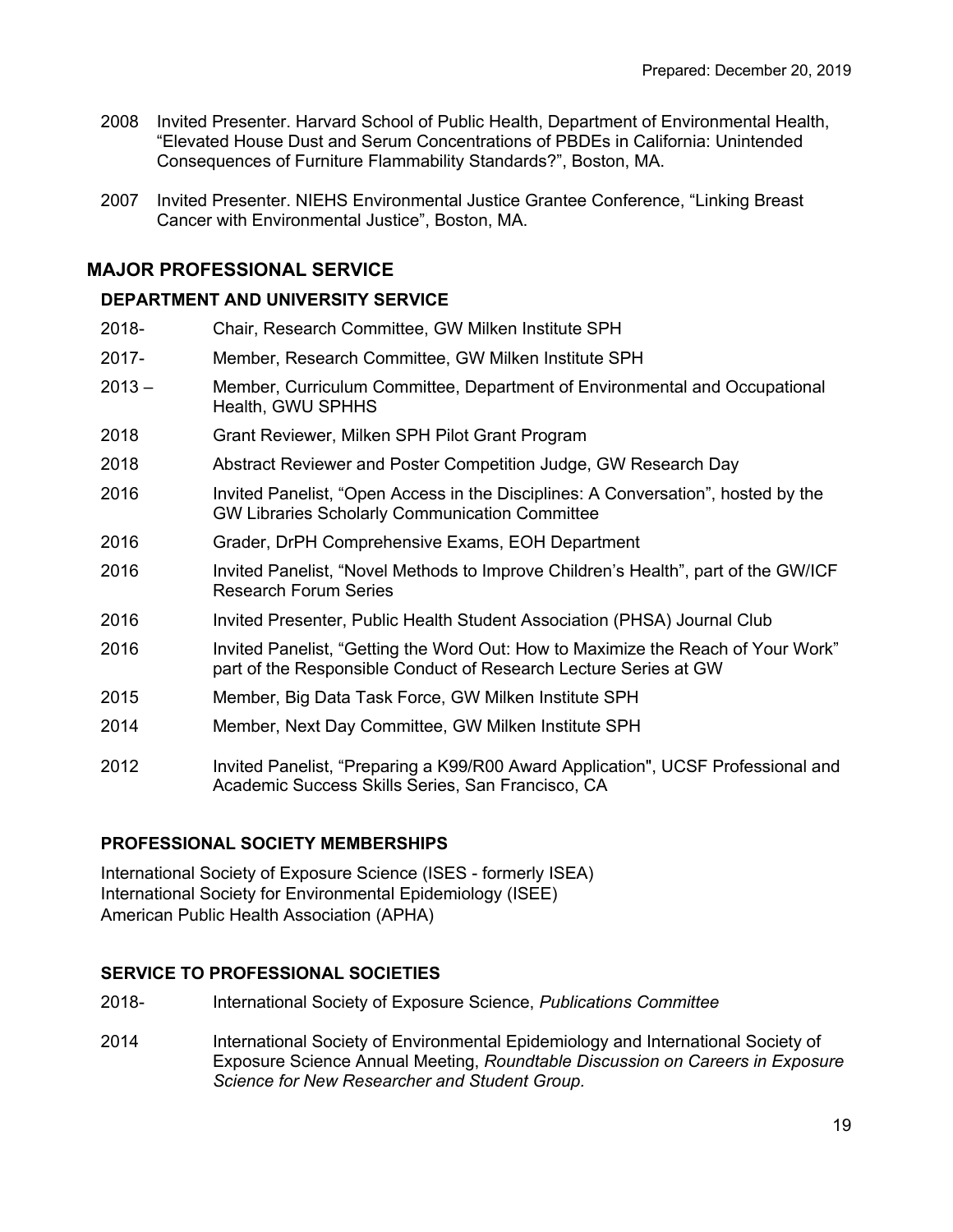- 2013 International Society of Environmental Epidemiology and International Society of Exposure Science Annual Meeting, *Member of Scientific Program Committee*
- 2010 International Society of Environmental Epidemiology and International Society of Exposure Science Annual Meeting, *Workshop Presenter on Grant Writing for New Researcher and Student Group.*
- 2008 International Society of Environmental Epidemiology and International Society of Exposure Science Annual Meeting, *Student Poster Competition Judge.*
- 2008 International Society of Environmental Epidemiology and International Society of Exposure Science Annual Meeting, *Abstract Reviewer.*
- 2007-2010 International Society of Exposure Science (ISES formerly ISEA), *Board Member.*

#### **NATIONAL SERVICE**

- 2017- Project TENDR (Targeting Environmental Neuro-Developmental Risks), *Phthalates Working Group.*
- 2017 National Institutes of Health (jointly organized by NIEHS and NIA) workshop: Telomeres as sentinels for environmental exposures, psychosocial stress, and disease susceptibility, *Invited participant and session chair.*
- 2017 Children's Environmental Health Network's Research Conference, *Organized and chaired plenary session entitled, "Novel methods for examining cumulative chemical exposures during pregnancy".*
- 2016 International Society of Environmental Epidemiology, *Organized and chaired symposium entitled, "Environmental exposures and women's perinatal health: implications for chronic disease risk"*
- 2014 Endocrine Society and International POPs Elimination Network (IPEN), *Expert Working Group on Endocrine Disrupting Chemicals.*
- 2014 Prenatal Programming and Toxicity (PPTox) Conference, *Facilitated roundtable discussion entitled, "Communicating with the Public on Developmental Origins".*
- 2013 International Symposium on Flame Retardants, *Chaired session entitled, "Epidemiology of Flame Retardants"*
- 2011 Workshop on Brominated and Other Flame Retardants*, Abstract Review*
- 2011 Workshop on Brominated and Other Flame Retardants*, Scientific Advisory Panel.*

# **GRANT REVIEW**

- 2019 NIH CSR Study Section Member (Mail In Reviewer), Systemic Injury by Environmental Exposure (SIEE), October 24 – 25, 2019.
- 2019 NIH CSR Study Section Member (Temporary), Systemic Injury by Environmental Exposure (SIEE), Feb 28 – Mar 1, 2019.
- 2018 Research Solicitations For US EPA National Priorities: Per- and Polyfluorinated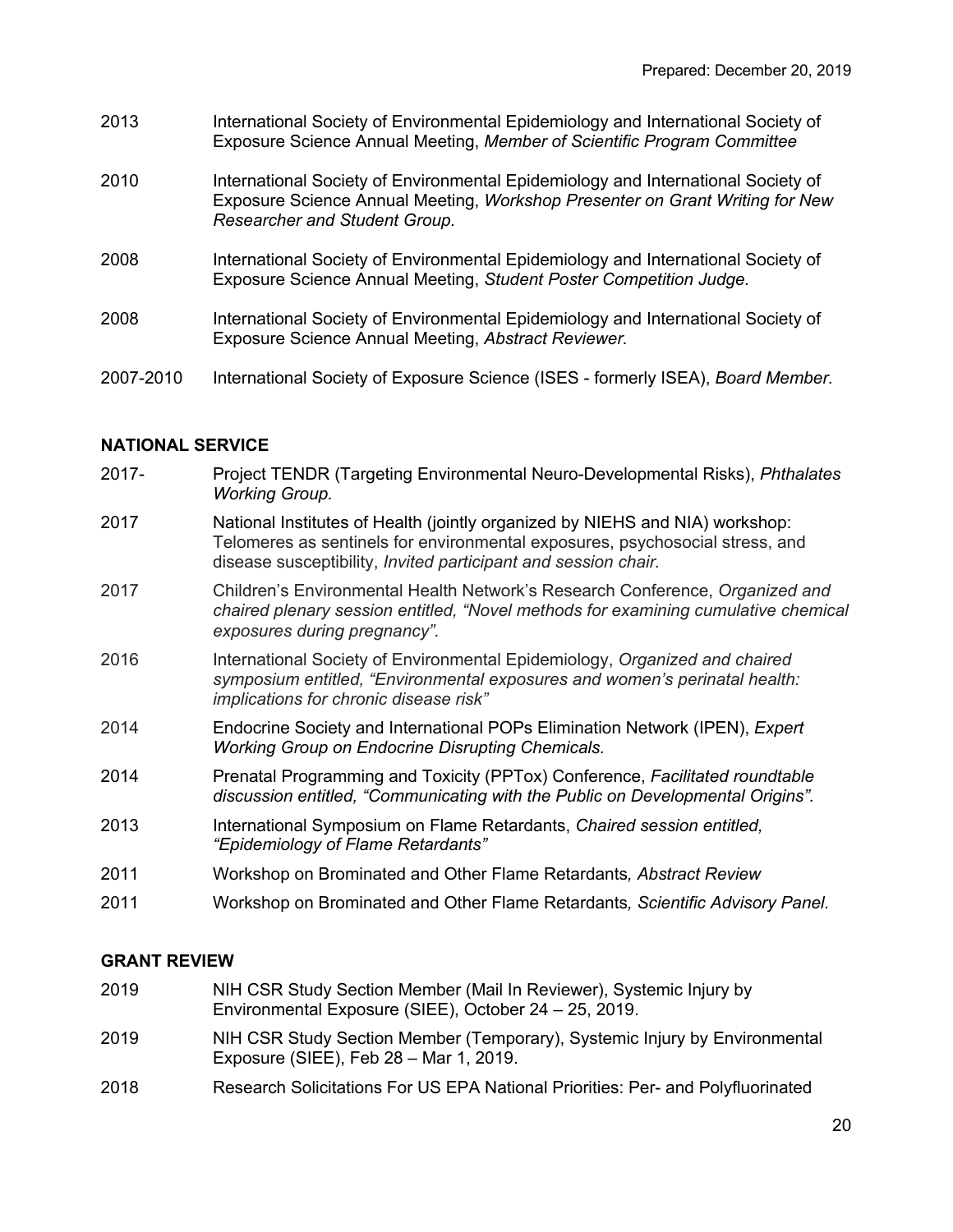Substances, *Peer Review,* Aug 1-3, 2018.

- 2018 NIH CSR Study Section Member (Temporary), Infectious Disease, Reproductive Health, Asthma, and Pulmonary Conditions Study Section (IRAP), Feb 5-6, 2018
- 2018 Harvard T.H. Chan School of Public Health, Kresge Center for Environmental Health Pilot Grant Program, *Ad Hoc Reviewer*, October 2018
- 2017 NIH CSR Study Section Member (Temporary), Kidney, Nutrition, Obesity, and Diabetes Study Section (KNOD), Feb 2-3, 2017
- 2016 Harvard T.H. Chan School of Public Health, Kresge Center for Environmental Health Pilot Grant Program, *Ad Hoc Reviewer*

# **SERVICE TO PROFESSIONAL PUBLICATIONS/PEER-REVIEW**

- 2017 Associate Editor, Journal of Exposure Science and Environmental Epidemiology
- 2017- Editorial Review Board, Environmental Health Perspectives
- 2017 Editorial Board, Environmental Epigenetics
- 2006 Ad hoc referee for 27 journals: American Journal of Epidemiology; American Journal of Public Health; Atmospheric Environment; Chemosphere; Environmental Epigenetics; Environmental Health; Environmental Health Perspectives; Environment International; Environmental Research; Environmental Science & Technology; Fertility and Sterility; Health Affairs; Human Reproduction; International Journal of Environmental Research and Public Health; JAMA; Journal of Exposure Science and Environmental Epidemiology; Journal of Immigrant and Minority Health; Journal of Racial and Ethnic Health Disparities; Journal of Toxicology and Environmental Health; Journal of Women's Health; New Solutions; PLOS One; Pediatrics; Reproductive Toxicology; Science of the Total Environment; Toxicology and Applied Pharmacology; Women's Health

# **TEACHING AND MENTORING**

# **COURSES TAUGHT**

- 2016 Course Director, *Environmental and Occupational Epidemiology (online)*, George Washington University
- 2013 Course Instructor, *Environmental and Occupational Epidemiology*, George Washington University (core course for the MPH degree in Environmental and Occupational Health)
- 2013 -2015 Course Instructor, *Culminating Experience in Environmental and Occupational Health*, George Washington University (core course for the MPH degree in Environmental and Occupational Health)
- 2012-2013 Course Instructor, *Environmental Epidemiology*, UCSF Department of Epidemiology and Biostatistics, San Francisco, CA.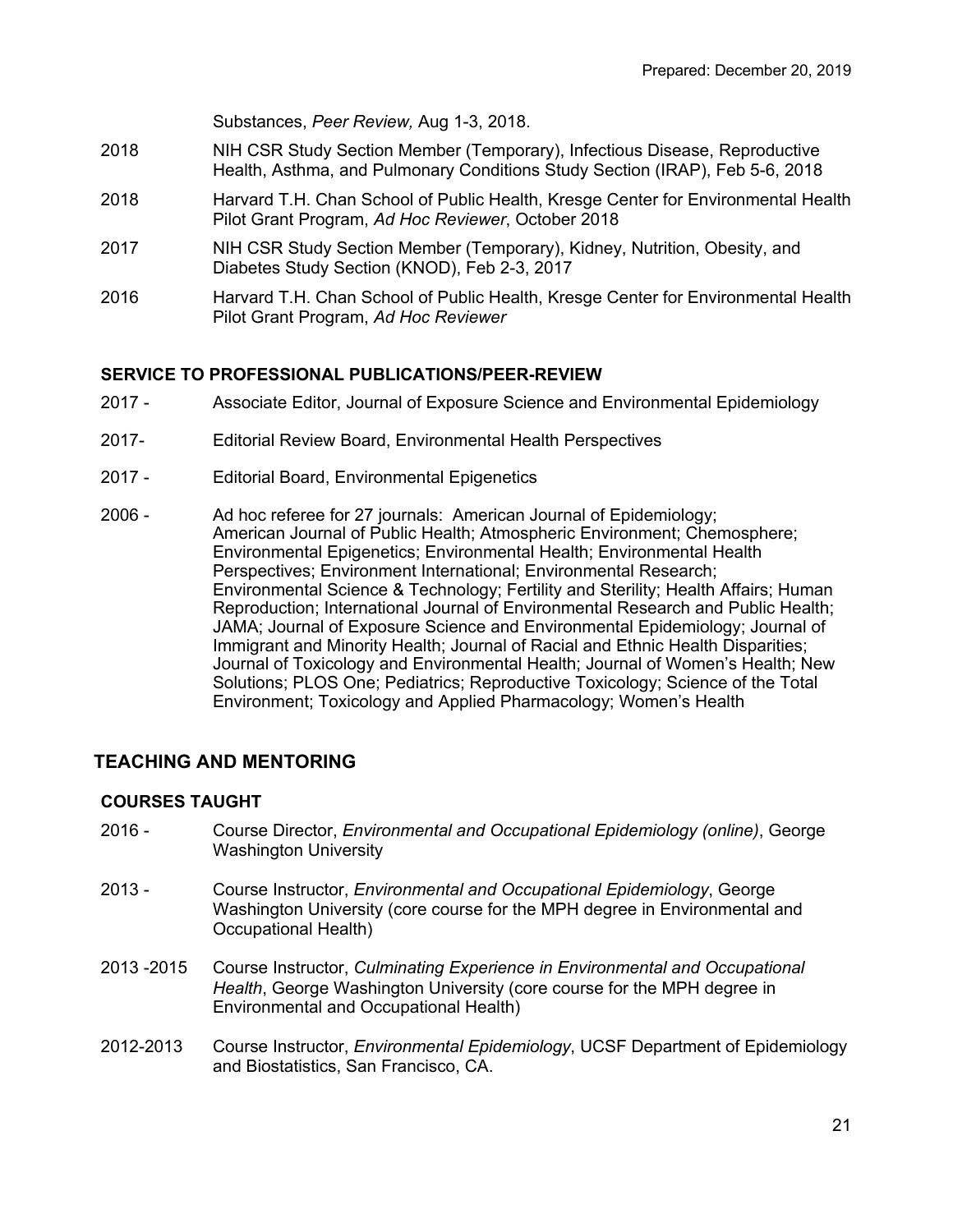#### **GUEST LECTURES**

- 2016, 2018 Foundations of Public Health Leadership and Practice Doctoral Seminar
- 2014 2016 *Applied Data Analysis,* George Washington University SPH (core course for EOH department)
- 2014 2015 *Chronic Disease Epidemiology*, George Washington University SPH
- 2015 2017 *Health and Environment,* George Washington University SPH (undergraduate course)
- 2014 2018 *Maternal and Child Health I: Foundations*, George Washington University SPH
- 2013 2019 *Politics of Nature*, Harvard University (undergraduate course)
- 2017 2018 *Molecular Epidemiology,* George Washington University SPH
- 2013 *Nature and Well-being,* George Washington University SPH
- 2013 *Environmental Epidemiology,* University of California Davis
- 2011 *Introduction to Environmental Health*, City College of San Francisco, San Francisco, CA (part of the CCSF/Skyline College/SFSU Bridges to Baccalaureate Program).
- 2010 2012 *Introduction to Environmental Epidemiology*, University of California San Francisco, Reach the Decision Makers Fellowship Webinar, Oakland, CA.
- 2007 *Environmental Management I*, Harvard Extension School, Cambridge, MA

#### **OTHER TEACHING (AS GRADUATE STUDENT)**

- 2007 Teaching Assistant *Introduction to Geographic Information Systems using ArcGIS,*  Harvard School of Public Health, Boston, MA
- 2004 2005 Teaching Assistant *Introduction to Environmental Health,* Harvard School of Public Health, Boston, MA
- 2004 Teaching Fellow, *Human Organism* (Undergraduate Core Curriculum Program) Harvard College, Cambridge, MA
- 2002 2003 Boston Schweitzer Fellow**,** Community Service Project at Massachusetts Coalition for Occupational Health and Safety, Boston, MA Developed program curriculum; facilitated youth organizing program on labor rights and occupational health and safety using the "Train the Trainer" model

#### **ADVISING**

DOCTORAL LEVEL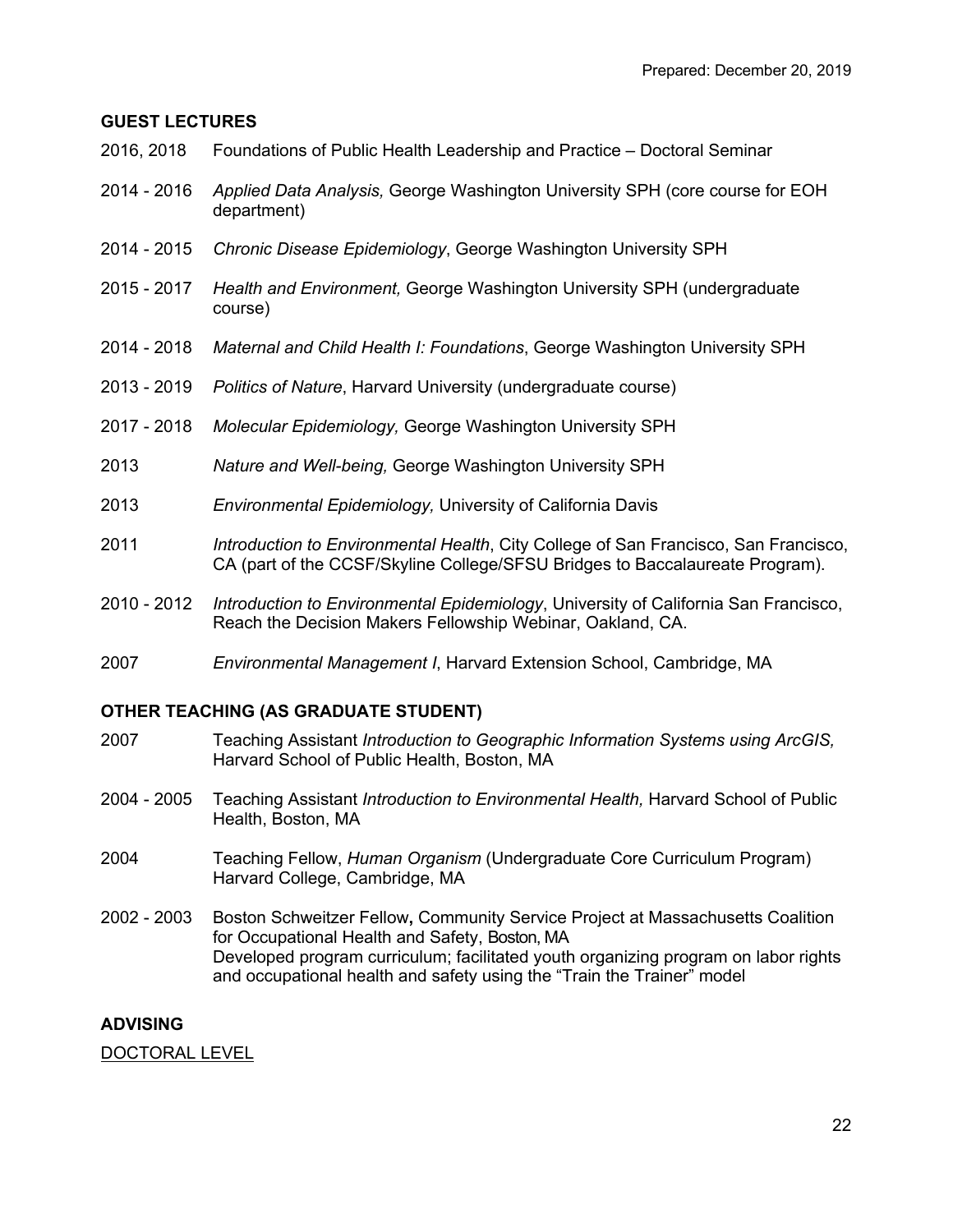- 2016 Chair, Dissertation Committee. Suril Mehta. DrPH Candidate in Environmental and Occupational Health, GW MSPH. Thesis topic: Exposure to endocrine-disrupting chemicals and perinatal outcomes among overweight women.
- 2016-2019 Member, Dissertation Committee. Vidisha Parasram. DrPH Candidate in Environmental and Occupational Health, GW MSPH. Thesis topic: Assessing the resilience of the Charleston, West Virginia community after the 2014 Chemical Spill.

## MASTERS OF PUBLIC HEALTH CULMINATING EXPERIENCE (CE)

- 2018-19 Samantha Ruth, MPH Candidate in Environmental and Occupational Health. CE topic: Prenatal and postnatal mercury exposure on neurodevelopment: A systematic review of the human evidence
- 2018-19 Emily Youner, MPH Candidate in Environmental and Occupational Health. CE topic: Does food security predict obesity and educational attainment: A systematic literature review
- 2017-18 Brianna VanNoy, MPH Candidate in Environmental and Occupational Health. CE topic: Breastfeeding as a predictor of serum concentrations of per- and polyfluorinated alkyl substances in reproductive-aged women and young children: A rapid systematic review
- 2017-18 Brittany Wagner, MPH Candidate in Environmental and Occupational Health. CE topic: Indoor PM2.5 in schools and asthma: A rapid systematic review
- 2016-17 Leigh Prezkop, MPH Candidate in Environmental and Occupational Health. CE topic: Examining dietary preferences and food consumption patterns of food insecure populations: implications for food loss recovery on farms.
- 2016-17 Laura Romano, MPH Candidate in Environmental and Occupational Health. CE topic: Exposure to environmental endocrine-disrupting chemicals and measures of chronic stress during pregnancy and postpartum period.
- 2016-17 Darah Wright, MD, MPH Candidate in Epidemiology. CE topic: Exposure to environmental endocrine-disrupting chemicals and weight gain during pregnancy.
- 2016-17 Thao Pham, MPH Candidate in Environmental and Occupational Health. CE topic: Occupational exposure to cleaning products and asthma: a systematic review.
- 2016-17 Nicole Chavis, MPH Candidate in Environmental and Occupational Health. CE topic: Early life exposure to soy products and uterine fibroids: a systematic review.
- 2016-17 Kelly Protzko, PA/MPH Candidate in Environmental and Occupational Health. CE topic: Lead exposures from traditional eye cosmetics among vulnerable populations: a systematic review.
- 2015-16 Alison Chiaramonte, MPH Candidate in Environmental and Occupational Health. CE topic: Thyroid hormone levels and prenatal PBDE exposures: a systematic review.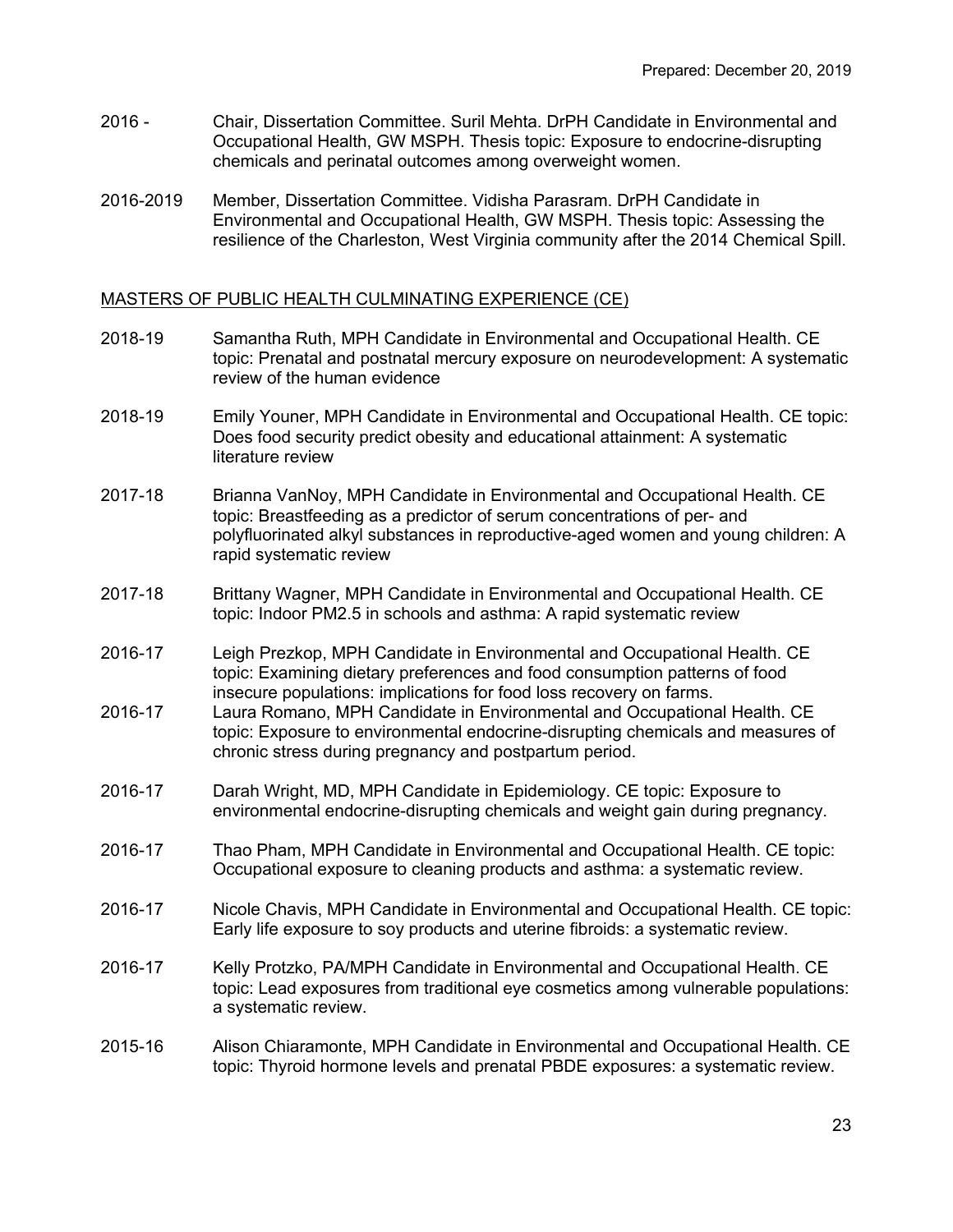- 2015-16 Cassandra Phillips, MPH Candidate in Environmental and Occupational Health. CE topic: Fast food consumption and exposure to phthalates and bisphenol A. First prize for best poster at GW Research Day (Spring 2015). Recipient of the annual CE award in the EOH Global Environmental Health program.
- 2014-15 Sarah Scheinfeld, MPH Candidate in Environmental and Occupational Health. CE topic: Multi-media exposure assessment of manganese in infants during the first year of life living near a mining- related Superfund site.
- 2013-14 Amanda Price. MPH Candidate in Environmental and Occupational Health. CE topic: Maternal and placental telomere length and serum concentrations of PCBs and PBDEs among pregnant women.

# STUDENT AWARDS AND FELLOWSHIPS

Dan Dinh: 2019 Clara Schiffer Masters Fellowship in Women's Health. Milken Institute School of Public Health, George Washington University (Role: Primary Mentor).

Brianna VanNoy: 2018 People's Choice Award for Best Student Poster at GW Research Day, Washington DC, 2018.

Brenda Trejo: 2017 Clara Schiffer Masters Fellowship in Women's Health. Milken Institute School of Public Health, George Washington University (Role: Primary Mentor).

Cassandra Phillips. Prize for Best Student Poster at GW Research Day, Washington DC, 2015.

# **PUBLIC HEALTH PRACTICE**

## **SERVICE TO NON-GOVERNMENTAL ORGANIZATIONS (unpaid)**

2018-present Science Advisory Board Member, Science Communication Network 2014-present Science Advisory Committee Member, Women's Voices for the Earth 2013 Report Reviewer, Women's Voices for the Earth 2010-2011 Board of Directors, Women's Voices for the Earth 2010-present Research Advisory Committee Member, California Nail Salon Collaborative 2010-present Science Advisory Panel Member, Breast Cancer Fund 2006-2009 Advisory Board Member, Environmental Leadership Program (New England)

## **TESTIMONIES AND BRIEFINGS**

- 2019 California State Assembly (Standing Committee on Environmental Safety and Toxic Materials). Briefing for AB495: Toxic-free Cosmetics Act. Briefing organized by Environmental Working Group.
- 2018 Congressional Briefing on on Federal Cosmetic Safety Reform, Washington DC. "Scientific Concern Over Chemicals in Personal Care Products" (invited presenter). Briefing organized by Environmental Working Group.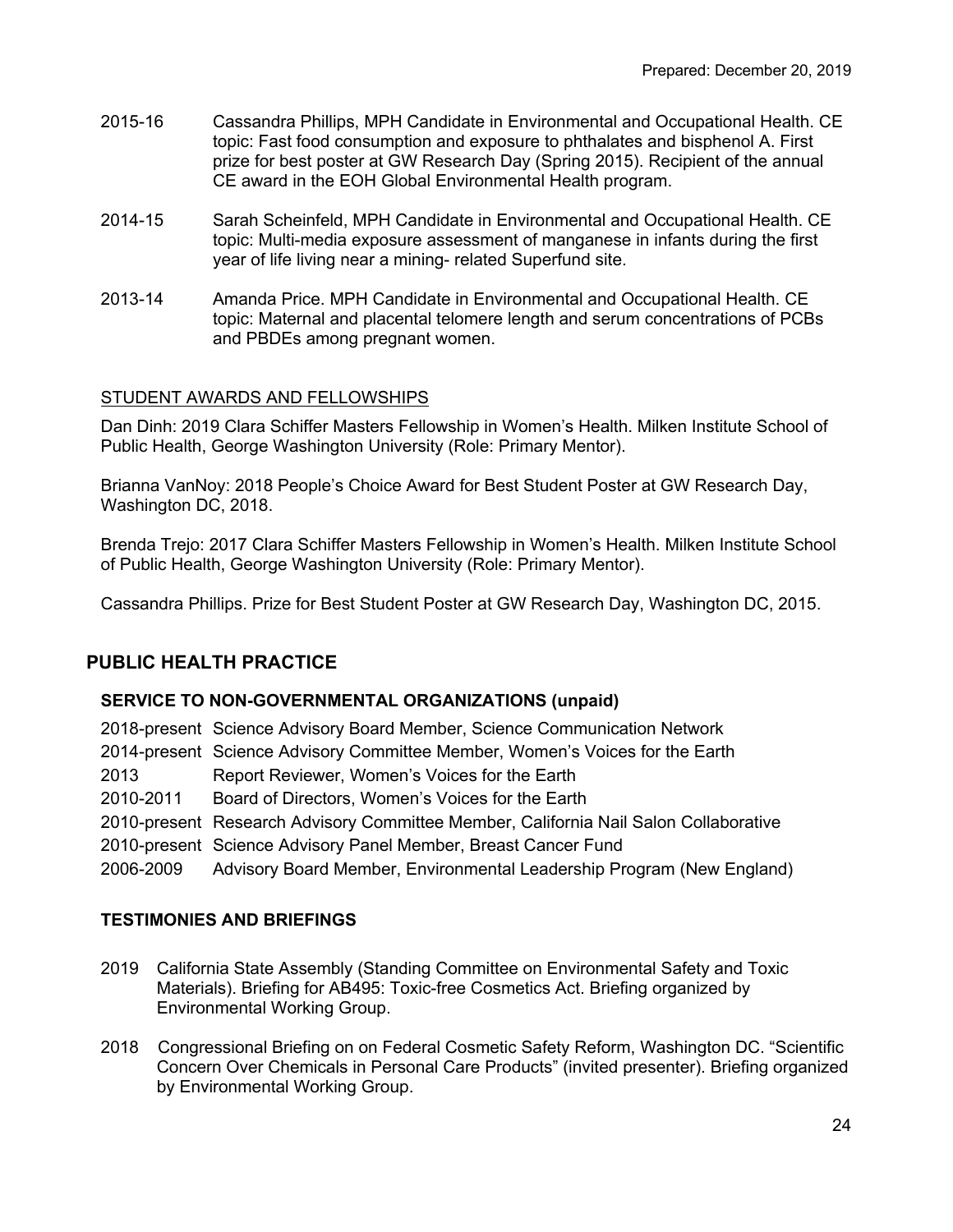- 2016 Congressional Briefing on on Federal Cosmetic Safety Reform, Washington DC. "Scientific Concern Over Chemicals in Personal Care Products" (invited presenter). Briefing organized by Campaign for Safe Cosmetics, Breast Cancer Fund, and American Sustainable Business Council.
- 2014 Briefing for Consumer Product Safety Commission Staff, Washington DC. "Public Health Concerns of Flame Retardants Used in Consumer Products" (invited presenter). Briefing organized by the Natural Resource Defense Council.
- 2013 Briefing for California Legislators and Legislative Staff, Sacramento, CA. "Flame Retardants: Gaining Clarity on a Complex Issue" (invited presenter). Briefing organized by Californians for Toxic-Free Fire Safety.
- 2012 California State Assembly (Standing Committee on Environmental Safety and Toxic Materials). Informational Hearing on California's Furniture Flammability Standards and the Safety of Flame Retardant Chemicals, Sacramento, CA. "Public Health Consequences of Flame Retardant Chemicals" (invited testimony).

## **INVITED PRESENTATIONS TO NON-PROFIT ORGANIZATIONS, TRIBES, AND OTHER MULTI-STAKEHOLDER COLLABORATIVES**

- 2019 Invited Presenter. Community briefing co-hosted by WE ACT for Environmental Justice and Columbia Center for Children's Environmental Health. "Cosmetics and personal care products: Women and children's health". New York City, NY.
- 2018 Invited Presenter. National webinar organized by the Collaborative on Health and the Environment (CHE-Pioneers Under 40). "Forging New Intersections between Environmental and Reproductive Justice using Research and Advocacy."
- 2017 Invited Panelist. "Scientists' experience in communicating with the media". National Science Communication Training for Environmental Health Sciences. International Society of Exposure Science.
- 2017 Invited Presenter. National webinar organized by the Collaborative on Health and the Environment (CHE-EDC). "Social disparities in phthalates exposures: implications for women's health."
- 2013 Invited Panelist. National webinar organized by Californians for Toxic-Free Fire Safety. "Disproportionate burden of flame retardant harm among socially vulnerable communities".
- 2012 Organizer and Invited Presenter. National webinar co-hosted by Black Women for Wellness, UCSF Program for Reproductive Health and the Environment, Silent Spring Institute, WE ACT for Environmental Justice, National Healthy Nail and Hair Salon Alliance, and the Campaign for Safe Cosmetics. "Ethnic Personal Care Products" .
- 2012 Invited Panelist. National webinar hosted by the Collaborative on Health and the Environment. "Indoor Environments and Environmental Health Disparities".
- 2011 Invited Presenter. The National Tribal Forum on Air Quality. "Air Quality and Health Impacts at the Tar Creek Superfund Site", Spokane, WA.